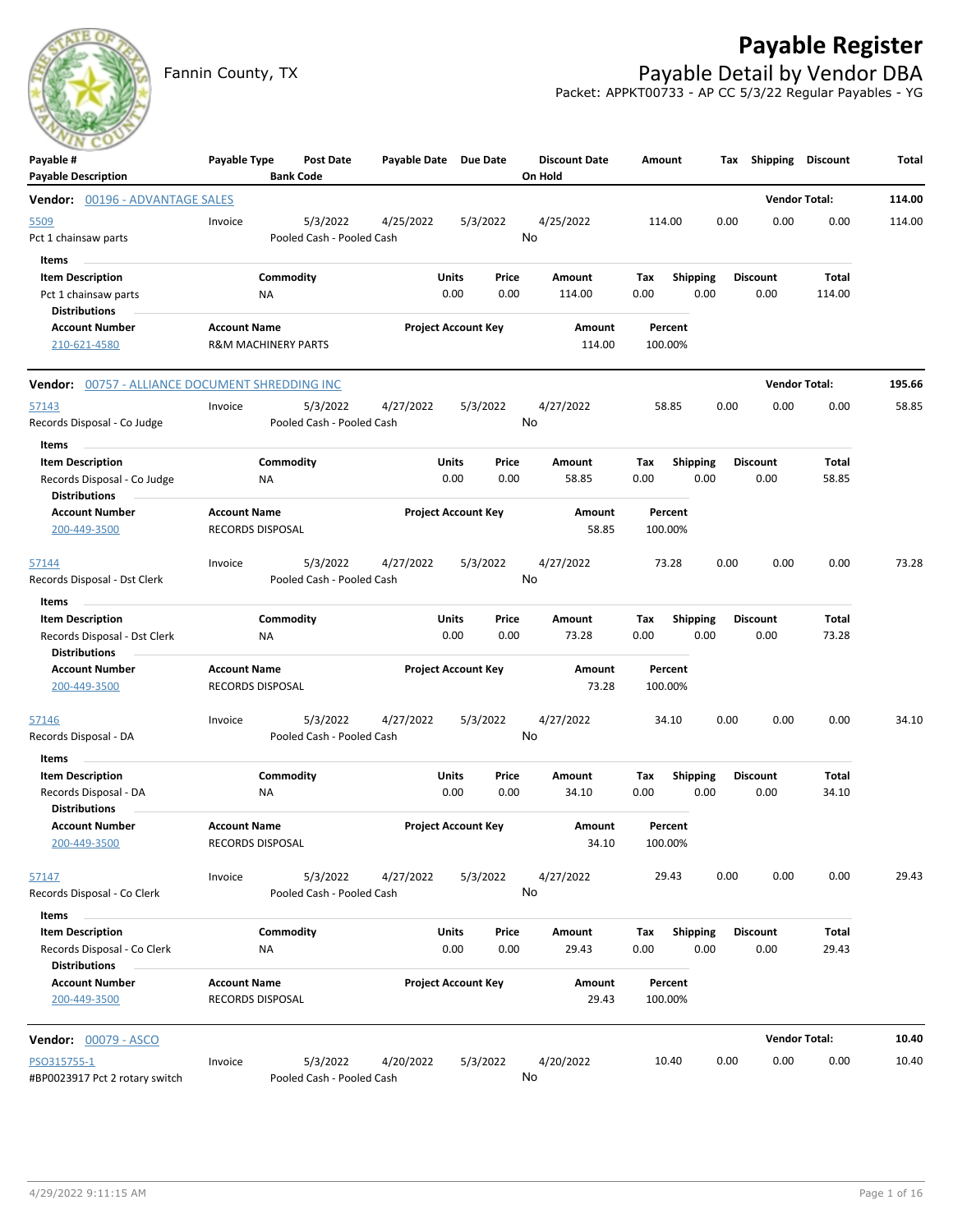| <b>Payable Register</b>                                         |                                    |                                |                           |                       |       |                            |                      |        |                    |      |                       | Packet: APPKT00733 - AP CC 5/3/22 Regular Payables - YG |        |
|-----------------------------------------------------------------|------------------------------------|--------------------------------|---------------------------|-----------------------|-------|----------------------------|----------------------|--------|--------------------|------|-----------------------|---------------------------------------------------------|--------|
| Payable #                                                       | Payable Type                       |                                | <b>Post Date</b>          | Payable Date Due Date |       |                            | <b>Discount Date</b> | Amount |                    |      | Tax Shipping Discount |                                                         | Total  |
| <b>Payable Description</b>                                      |                                    | <b>Bank Code</b>               |                           |                       |       |                            | On Hold              |        |                    |      |                       |                                                         |        |
| Items                                                           |                                    |                                |                           |                       |       |                            |                      |        |                    |      |                       |                                                         |        |
| <b>Item Description</b>                                         |                                    | Commodity                      |                           |                       | Units | Price                      | Amount               | Tax    | <b>Shipping</b>    |      | <b>Discount</b>       | Total                                                   |        |
| #BP0023917 Pct 2 rotary switch<br><b>Distributions</b>          |                                    | Goods                          |                           |                       | 1.00  | 10.40                      | 10.40                | 0.00   | 0.00               |      | 0.00                  | 10.40                                                   |        |
| <b>Account Number</b>                                           | <b>Account Name</b>                |                                |                           |                       |       | <b>Project Account Key</b> | Amount               |        | Percent            |      |                       |                                                         |        |
| 220-622-4580                                                    |                                    | <b>R&amp;M MACHINERY PARTS</b> |                           |                       |       |                            | 10.40                |        | 100.00%            |      |                       |                                                         |        |
| Vendor: 00025 - ATMOS ENERGY                                    |                                    |                                |                           |                       |       |                            |                      |        |                    |      |                       | <b>Vendor Total:</b>                                    | 321.21 |
| <b>INV0005085</b>                                               | Invoice                            |                                | 5/3/2022                  | 4/26/2022             |       | 5/3/2022                   | 4/26/2022            |        | 83.45              | 0.00 | 0.00                  | 0.00                                                    | 83.45  |
| #4014226839 Pct 4 gas3/25-4/26/22                               |                                    |                                | Pooled Cash - Pooled Cash |                       |       |                            | No                   |        |                    |      |                       |                                                         |        |
| Items                                                           |                                    |                                |                           |                       |       |                            |                      |        |                    |      |                       |                                                         |        |
| <b>Item Description</b>                                         |                                    | Commodity                      |                           |                       | Units | Price                      | Amount               | Tax    | <b>Shipping</b>    |      | <b>Discount</b>       | Total                                                   |        |
| #4014226839 Pct 4 gas3/25-4/26/22                               |                                    | ΝA                             |                           |                       | 0.00  | 0.00                       | 83.45                | 0.00   | 0.00               |      | 0.00                  | 83.45                                                   |        |
| <b>Distributions</b>                                            |                                    |                                |                           |                       |       |                            |                      |        |                    |      |                       |                                                         |        |
| <b>Account Number</b><br>240-624-4410                           | <b>Account Name</b><br>UTILITY GAS |                                |                           |                       |       | <b>Project Account Key</b> | Amount<br>83.45      |        | Percent<br>100.00% |      |                       |                                                         |        |
| <b>INV0005086</b>                                               | Invoice                            |                                | 5/3/2022                  | 4/26/2022             |       | 5/11/2022                  | 4/26/2022            |        | 78.10              | 0.00 | 0.00                  | 0.00                                                    | 78.10  |
| #3030687827 E Annex gas 3/25-4/26/22                            |                                    |                                | Pooled Cash - Pooled Cash |                       |       |                            | No                   |        |                    |      |                       |                                                         |        |
| Items                                                           |                                    |                                |                           |                       |       |                            |                      |        |                    |      |                       |                                                         |        |
| <b>Item Description</b>                                         |                                    | Commodity                      |                           |                       | Units | Price                      | Amount               | Tax    | <b>Shipping</b>    |      | <b>Discount</b>       | Total                                                   |        |
| #3030687827 E Annex gas 3/25-4/26/22                            |                                    | ΝA                             |                           |                       | 0.00  | 0.00                       | 78.10                | 0.00   | 0.00               |      | 0.00                  | 78.10                                                   |        |
| <b>Distributions</b>                                            |                                    |                                |                           |                       |       |                            |                      |        |                    |      |                       |                                                         |        |
| <b>Account Number</b>                                           | <b>Account Name</b>                |                                |                           |                       |       | <b>Project Account Key</b> | Amount               |        | Percent            |      |                       |                                                         |        |
| 100-511-4410                                                    | UTILITIES GAS                      |                                |                           |                       |       |                            | 78.10                |        | 100.00%            |      |                       |                                                         |        |
| <b>INV0005087</b>                                               | Invoice                            |                                | 5/3/2022                  | 4/26/2022             |       | 5/3/2022                   | 4/26/2022            |        | 159.66             | 0.00 | 0.00                  | 0.00                                                    | 159.66 |
| #3030687434 TDHS gas 3/25-4/26/22                               |                                    |                                | Pooled Cash - Pooled Cash |                       |       |                            | No                   |        |                    |      |                       |                                                         |        |
| Items                                                           |                                    |                                |                           |                       |       |                            |                      |        |                    |      |                       |                                                         |        |
| <b>Item Description</b>                                         |                                    | Commodity                      |                           |                       | Units | Price                      | Amount               | Tax    | <b>Shipping</b>    |      | <b>Discount</b>       | Total                                                   |        |
| #3030687434 TDHS gas 3/25-4/26/22                               |                                    | ΝA                             |                           |                       | 0.00  | 0.00                       | 159.66               | 0.00   | 0.00               |      | 0.00                  | 159.66                                                  |        |
| <b>Distributions</b>                                            |                                    |                                |                           |                       |       |                            |                      |        |                    |      |                       |                                                         |        |
| <b>Account Number</b>                                           | <b>Account Name</b>                |                                |                           |                       |       | <b>Project Account Key</b> | Amount               |        | Percent            |      |                       |                                                         |        |
| 100-640-4410                                                    | UTILITIES GAS                      |                                |                           |                       |       |                            | 159.66               |        | 100.00%            |      |                       |                                                         |        |
| Vendor: VEN02738 - Blackfish Intelligence                       |                                    |                                |                           |                       |       |                            |                      |        |                    |      |                       | <b>Vendor Total:</b>                                    | 440.65 |
| 205620                                                          | Invoice                            |                                | 5/3/2022                  | 12/9/2021             |       | 5/3/2022                   | 12/9/2021            |        | 440.65             | 0.00 | 0.00                  | 0.00                                                    | 440.65 |
| CR-19-27026 Wallace investigation<br>Items                      |                                    |                                | Pooled Cash - Pooled Cash |                       |       |                            | No                   |        |                    |      |                       |                                                         |        |
| <b>Item Description</b>                                         |                                    | Commodity                      |                           |                       | Units | Price                      | Amount               | Tax    | <b>Shipping</b>    |      | <b>Discount</b>       | Total                                                   |        |
| CR-19-27026 Wallace investigation<br><b>Distributions</b>       |                                    | ΝA                             |                           |                       | 0.00  | 0.00                       | 440.65               | 0.00   | 0.00               |      | 0.00                  | 440.65                                                  |        |
| <b>Account Number</b>                                           | <b>Account Name</b>                |                                |                           |                       |       | <b>Project Account Key</b> | Amount               |        | Percent            |      |                       |                                                         |        |
| 100-435-4390                                                    |                                    | <b>INVESTIGATOR EXPENSE</b>    |                           |                       |       |                            | 440.65               |        | 100.00%            |      |                       |                                                         |        |
| Vendor: 00800 - Bonham Quick Lube                               |                                    |                                |                           |                       |       |                            |                      |        |                    |      |                       | <b>Vendor Total:</b>                                    | 57.00  |
| 125277                                                          | Invoice                            |                                | 5/3/2022                  | 4/25/2022             |       | 5/3/2022                   | 4/25/2022            |        | 50.00              | 0.00 | 0.00                  | 0.00                                                    | 50.00  |
| Enviro Deve; 2013 Ford #7763 oil change                         |                                    |                                | Pooled Cash - Pooled Cash |                       |       |                            | No                   |        |                    |      |                       |                                                         |        |
| Items                                                           |                                    |                                |                           |                       |       |                            |                      |        |                    |      |                       |                                                         |        |
| <b>Item Description</b>                                         |                                    | Commodity                      |                           |                       | Units | Price                      | Amount               | Tax    | <b>Shipping</b>    |      | <b>Discount</b>       | Total                                                   |        |
| Enviro Deve; 2013 Ford #7763 oil change<br><b>Distributions</b> |                                    | ΝA                             |                           |                       | 0.00  | 0.00                       | 50.00                | 0.00   | 0.00               |      | 0.00                  | 50.00                                                   |        |
| <b>Account Number</b>                                           | <b>Account Name</b>                |                                |                           |                       |       | <b>Project Account Key</b> | Amount               |        | Percent            |      |                       |                                                         |        |
| 100-590-3300                                                    |                                    | AUTO EXPENSE GAS & OIL         |                           |                       |       |                            | 50.00                |        | 100.00%            |      |                       |                                                         |        |
| 125336                                                          | Invoice                            |                                | 5/3/2022                  | 4/26/2022             |       | 5/3/2022                   | 4/26/2022            |        | 7.00               | 0.00 | 0.00                  | 0.00                                                    | 7.00   |
| Pct 1 2004 Mack #5780 inspection                                |                                    |                                | Pooled Cash - Pooled Cash |                       |       |                            | No                   |        |                    |      |                       |                                                         |        |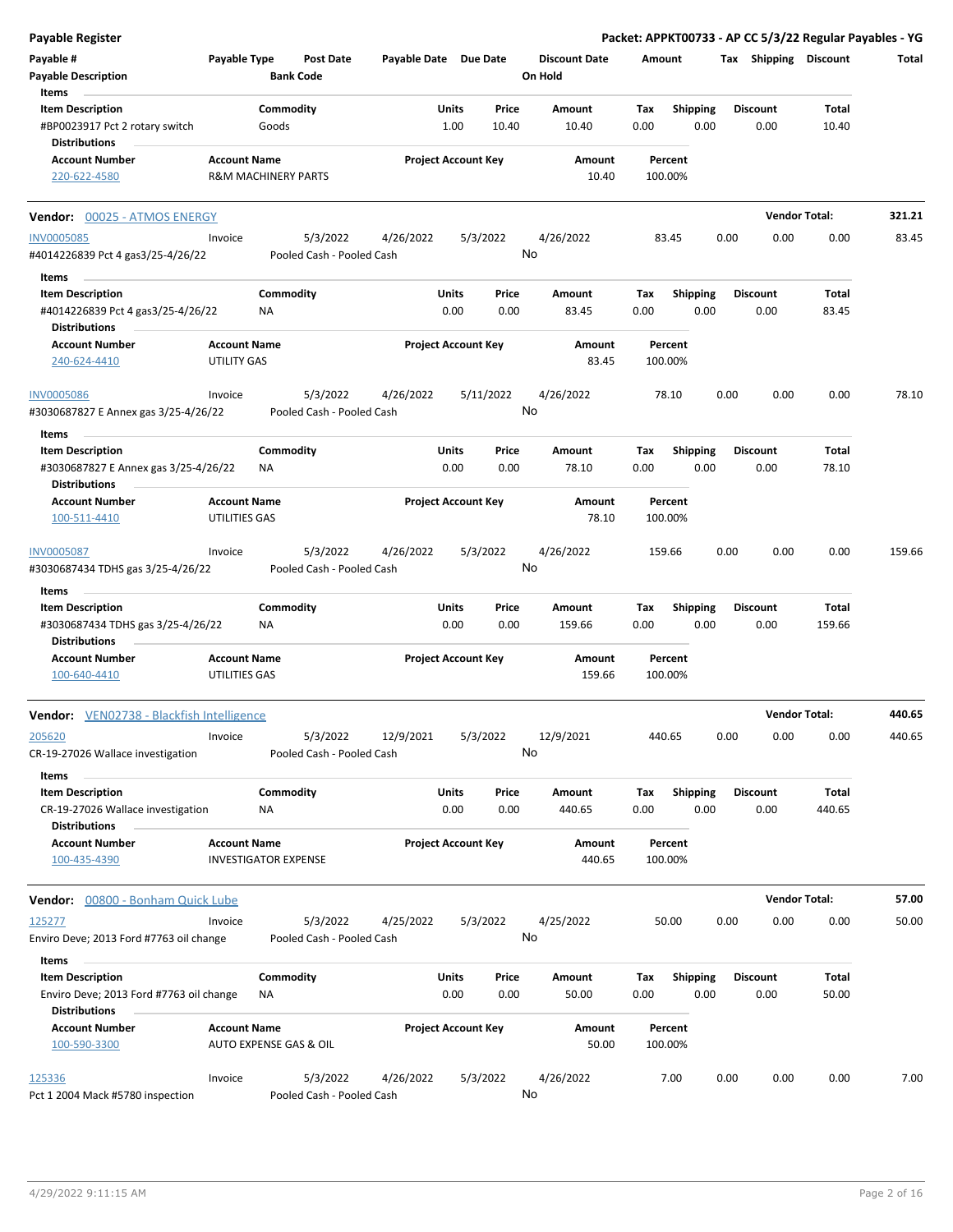| <b>Payable Register</b>                                             |                      |                                       |                       |                            |               |                                 |             |                         |      |                         | Packet: APPKT00733 - AP CC 5/3/22 Regular Payables - YG |        |
|---------------------------------------------------------------------|----------------------|---------------------------------------|-----------------------|----------------------------|---------------|---------------------------------|-------------|-------------------------|------|-------------------------|---------------------------------------------------------|--------|
| Payable #<br>Payable Type<br><b>Payable Description</b>             |                      | <b>Post Date</b><br><b>Bank Code</b>  | Payable Date Due Date |                            |               | <b>Discount Date</b><br>On Hold | Amount      |                         |      | Tax Shipping Discount   |                                                         | Total  |
| Items                                                               |                      |                                       |                       |                            |               |                                 |             |                         |      |                         |                                                         |        |
| <b>Item Description</b>                                             |                      | Commodity                             |                       | Units                      | Price         | Amount                          | Tax         | <b>Shipping</b>         |      | <b>Discount</b>         | Total                                                   |        |
| Pct 1 2004 Mack #5780 inspection<br><b>Distributions</b>            |                      | NA                                    |                       | 0.00                       | 0.00          | 7.00                            | 0.00        | 0.00                    |      | 0.00                    | 7.00                                                    |        |
|                                                                     |                      |                                       |                       |                            |               |                                 |             |                         |      |                         |                                                         |        |
| <b>Account Number</b><br>210-621-4580                               | <b>Account Name</b>  | <b>R&amp;M MACHINERY PARTS</b>        |                       | <b>Project Account Key</b> |               | Amount<br>7.00                  | 100.00%     | Percent                 |      |                         |                                                         |        |
|                                                                     |                      |                                       |                       |                            |               |                                 |             |                         |      |                         |                                                         |        |
| Vendor: 00725 - BRANNAN, QUIENCY SMITH                              |                      |                                       |                       |                            |               |                                 |             |                         |      |                         | <b>Vendor Total:</b>                                    | 484.50 |
| <u>153</u><br>CR-21-28025 Bruner Dst Ct 3/21-4/13/22                | Invoice              | 5/3/2022<br>Pooled Cash - Pooled Cash | 4/17/2022             | 5/3/2022                   |               | 4/17/2022<br>No                 |             | 93.50                   | 0.00 | 0.00                    | 0.00                                                    | 93.50  |
|                                                                     |                      |                                       |                       |                            |               |                                 |             |                         |      |                         |                                                         |        |
| Items<br><b>Item Description</b>                                    |                      | Commodity                             |                       | Units                      | Price         | Amount                          | Tax         | <b>Shipping</b>         |      | <b>Discount</b>         | Total                                                   |        |
| CR-21-28025 Bruner Dst Ct 3/21-4/13/22<br><b>Distributions</b>      |                      | <b>NA</b>                             |                       | 0.00                       | 0.00          | 93.50                           | 0.00        | 0.00                    |      | 0.00                    | 93.50                                                   |        |
| <b>Account Number</b>                                               | <b>Account Name</b>  |                                       |                       | <b>Project Account Key</b> |               | Amount                          |             | Percent                 |      |                         |                                                         |        |
| 100-435-4370                                                        | <b>ATTORNEY FEES</b> |                                       |                       |                            |               | 93.50                           | 100.00%     |                         |      |                         |                                                         |        |
| <u>154</u>                                                          | Invoice              | 5/3/2022                              | 4/17/2022             | 5/3/2022                   |               | 4/17/2022                       | 127.50      |                         | 0.00 | 0.00                    | 0.00                                                    | 127.50 |
| CR-19-26911 Williams Dst Ct 1/20-4/13/22                            |                      | Pooled Cash - Pooled Cash             |                       |                            |               | No                              |             |                         |      |                         |                                                         |        |
| Items                                                               |                      |                                       |                       |                            |               |                                 |             |                         |      |                         |                                                         |        |
| <b>Item Description</b>                                             |                      | Commodity                             |                       | Units                      | Price         | Amount                          | Tax         | <b>Shipping</b>         |      | <b>Discount</b>         | Total                                                   |        |
| CR-19-26911 Williams Dst Ct 1/20-4/13/22 NA<br><b>Distributions</b> |                      |                                       |                       | 0.00                       | 0.00          | 127.50                          | 0.00        | 0.00                    |      | 0.00                    | 127.50                                                  |        |
| <b>Account Number</b>                                               | <b>Account Name</b>  |                                       |                       | <b>Project Account Key</b> |               | Amount                          |             | Percent                 |      |                         |                                                         |        |
| 100-435-4370                                                        | <b>ATTORNEY FEES</b> |                                       |                       |                            |               | 127.50                          | 100.00%     |                         |      |                         |                                                         |        |
| <b>156</b>                                                          | Invoice              | 5/3/2022                              | 4/17/2022             | 5/3/2022                   |               | 4/17/2022                       | 263.50      |                         | 0.00 | 0.00                    | 0.00                                                    | 263.50 |
| CR-22-28367-1 Eaches Dst Ct 3/24-4/14/22                            |                      | Pooled Cash - Pooled Cash             |                       |                            |               | No                              |             |                         |      |                         |                                                         |        |
| Items                                                               |                      |                                       |                       |                            |               |                                 |             |                         |      |                         |                                                         |        |
| <b>Item Description</b>                                             |                      | Commodity                             |                       | Units<br>0.00              | Price<br>0.00 | Amount<br>263.50                | Tax<br>0.00 | <b>Shipping</b><br>0.00 |      | <b>Discount</b><br>0.00 | Total<br>263.50                                         |        |
| CR-22-28367-1 Eaches Dst Ct 3/24-4/14/22 NA<br><b>Distributions</b> |                      |                                       |                       |                            |               |                                 |             |                         |      |                         |                                                         |        |
| <b>Account Number</b>                                               | <b>Account Name</b>  |                                       |                       | <b>Project Account Key</b> |               | Amount                          |             | Percent                 |      |                         |                                                         |        |
| 100-435-4370                                                        | <b>ATTORNEY FEES</b> |                                       |                       |                            |               | 263.50                          | 100.00%     |                         |      |                         |                                                         |        |
| Vendor: 00449 - BRESE-LEBRON LAW, PLLC                              |                      |                                       |                       |                            |               |                                 |             |                         |      |                         | <b>Vendor Total:</b>                                    | 450.00 |
| INV0005017                                                          | Invoice              | 5/3/2022                              | 4/22/2022             | 5/3/2022                   |               | 4/22/2022                       | 175.00      |                         | 0.00 | 0.00                    | 0.00                                                    | 175.00 |
| 49207 Ned Co Ct@Law                                                 |                      | Pooled Cash - Pooled Cash             |                       |                            |               | No                              |             |                         |      |                         |                                                         |        |
|                                                                     |                      |                                       |                       |                            |               |                                 |             |                         |      |                         |                                                         |        |
| Items<br><b>Item Description</b>                                    |                      | Commodity                             |                       | Units                      | Price         | Amount                          | Tax         | <b>Shipping</b>         |      | <b>Discount</b>         | Total                                                   |        |
| 49207 Ned Co Ct@Law                                                 |                      | ΝA                                    |                       | 0.00                       | 0.00          | 175.00                          | 0.00        | 0.00                    |      | 0.00                    | 175.00                                                  |        |
| <b>Distributions</b>                                                |                      |                                       |                       |                            |               |                                 |             |                         |      |                         |                                                         |        |
| <b>Account Number</b>                                               | <b>Account Name</b>  |                                       |                       | <b>Project Account Key</b> |               | Amount                          |             | Percent                 |      |                         |                                                         |        |
| 100-410-4240                                                        |                      | INDIGENT ATTORNEY FEES                |                       |                            |               | 175.00                          | 100.00%     |                         |      |                         |                                                         |        |
| <b>INV0005018</b>                                                   | Invoice              | 5/3/2022                              | 4/22/2022             | 5/3/2022                   |               | 4/22/2022                       | 275.00      |                         | 0.00 | 0.00                    | 0.00                                                    | 275.00 |
| 50977 Brock Co Ct@Law                                               |                      | Pooled Cash - Pooled Cash             |                       |                            |               | No                              |             |                         |      |                         |                                                         |        |
| Items                                                               |                      |                                       |                       |                            |               |                                 |             |                         |      |                         |                                                         |        |
| <b>Item Description</b>                                             |                      | Commodity                             |                       | Units                      | Price         | Amount                          | Tax         | <b>Shipping</b>         |      | <b>Discount</b>         | Total                                                   |        |
| 50977 Brock Co Ct@Law<br><b>Distributions</b>                       |                      | NA                                    |                       | 0.00                       | 0.00          | 275.00                          | 0.00        | 0.00                    |      | 0.00                    | 275.00                                                  |        |
| <b>Account Number</b>                                               | <b>Account Name</b>  |                                       |                       | <b>Project Account Key</b> |               | Amount                          |             | Percent                 |      |                         |                                                         |        |
| 100-410-4240                                                        |                      | <b>INDIGENT ATTORNEY FEES</b>         |                       |                            |               | 275.00                          | 100.00%     |                         |      |                         |                                                         |        |
| <b>Vendor: 00610 - CIRCLE STAR QUICK LUBE &amp; TIRE</b>            |                      |                                       |                       |                            |               |                                 |             |                         |      |                         | <b>Vendor Total:</b>                                    | 20.00  |
| 11-0202466                                                          | Invoice              | 5/3/2022                              | 4/14/2022             | 5/3/2022                   |               | 4/14/2022                       |             | 20.00                   | 0.00 | 0.00                    | 0.00                                                    | 20.00  |
| Pct 2 valve stems                                                   |                      | Pooled Cash - Pooled Cash             |                       |                            |               | No                              |             |                         |      |                         |                                                         |        |
|                                                                     |                      |                                       |                       |                            |               |                                 |             |                         |      |                         |                                                         |        |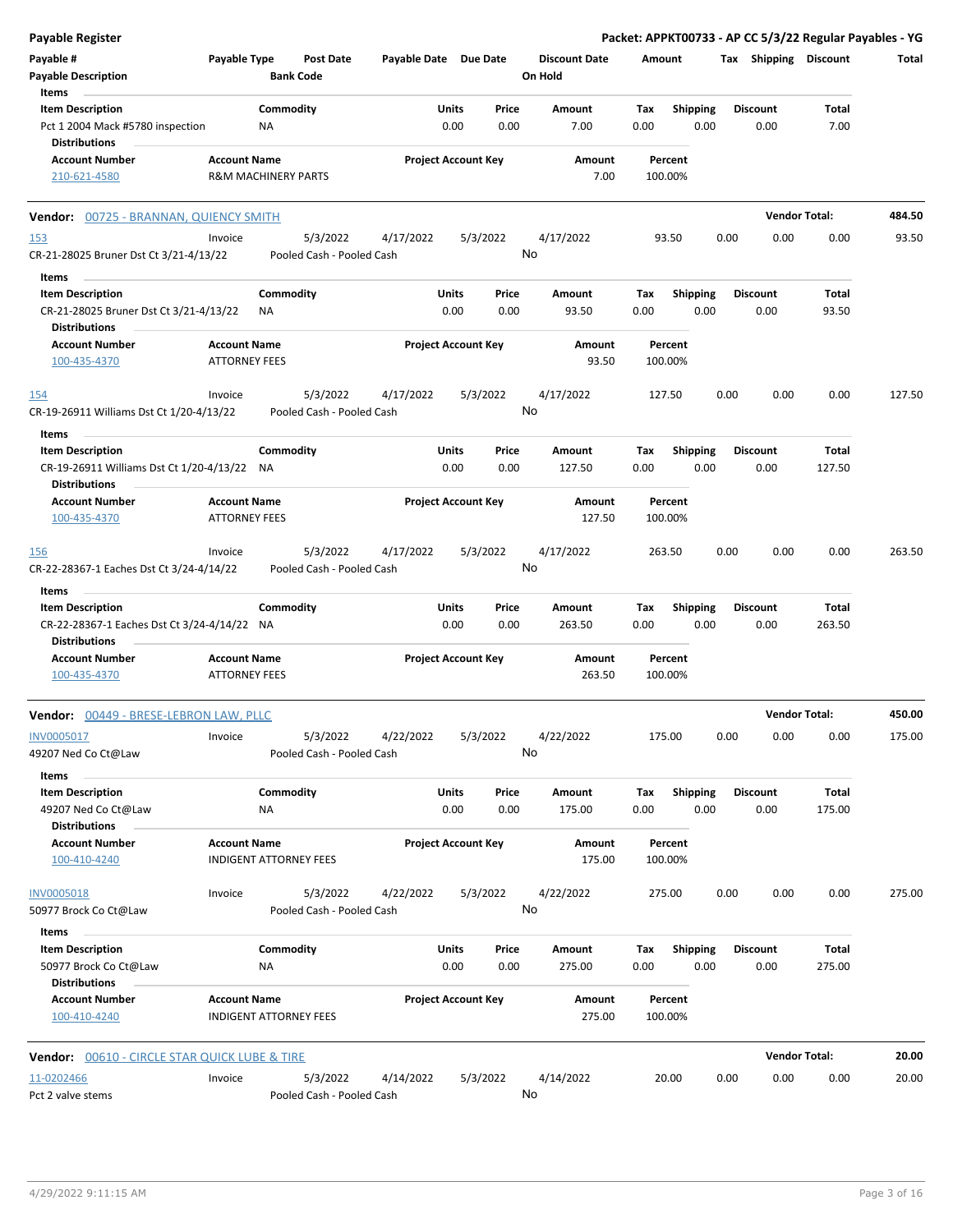| <b>Payable Register</b>                                                       |                                             |                                       |                       |                                |                                 | Packet: APPKT00733 - AP CC 5/3/22 Regular Payables - YG |      |                         |                       |          |
|-------------------------------------------------------------------------------|---------------------------------------------|---------------------------------------|-----------------------|--------------------------------|---------------------------------|---------------------------------------------------------|------|-------------------------|-----------------------|----------|
| Payable #<br><b>Payable Description</b>                                       | Payable Type                                | <b>Post Date</b><br><b>Bank Code</b>  | Payable Date Due Date |                                | <b>Discount Date</b><br>On Hold | Amount                                                  |      |                         | Tax Shipping Discount | Total    |
| Items<br><b>Item Description</b>                                              |                                             | Commodity                             |                       | Units<br>Price                 | Amount                          | <b>Shipping</b><br>Tax                                  |      | <b>Discount</b>         | Total                 |          |
| Pct 2 valve stems                                                             |                                             | ΝA                                    |                       | 0.00<br>0.00                   | 20.00                           | 0.00<br>0.00                                            |      | 0.00                    | 20.00                 |          |
| <b>Distributions</b>                                                          |                                             |                                       |                       |                                |                                 |                                                         |      |                         |                       |          |
| <b>Account Number</b><br>220-622-4580                                         | <b>Account Name</b>                         | R&M MACHINERY PARTS                   |                       | <b>Project Account Key</b>     | Amount<br>20.00                 | Percent<br>100.00%                                      |      |                         |                       |          |
| Vendor: 00068 - CLEMONS, BOB                                                  |                                             |                                       |                       |                                |                                 |                                                         |      |                         | <b>Vendor Total:</b>  | 377.86   |
| <b>INV0005041</b>                                                             | Invoice                                     | 5/3/2022                              | 4/27/2022             | 5/3/2022                       | 4/27/2022                       | 377.86                                                  | 0.00 | 0.00                    | 0.00                  | 377.86   |
| May 8-11 2022 travel-miles/meals                                              |                                             | Pooled Cash - Pooled Cash             |                       |                                | No                              |                                                         |      |                         |                       |          |
| Items                                                                         |                                             |                                       |                       | Units                          |                                 |                                                         |      |                         | Total                 |          |
| <b>Item Description</b><br>May 8-11 2022 travel-miles<br><b>Distributions</b> |                                             | Commodity<br>Mileage                  | 516.00                | Price<br>0.59                  | Amount<br>301.86                | Tax<br><b>Shipping</b><br>0.00<br>0.00                  |      | <b>Discount</b><br>0.00 | 301.86                |          |
| <b>Account Number</b>                                                         | <b>Account Name</b>                         |                                       |                       | <b>Project Account Key</b>     | Amount                          | Percent                                                 |      |                         |                       |          |
| 100-456-4270                                                                  |                                             | OUT OF COUNTY TRAVEL/TRAINING         |                       |                                | 301.86                          | 100.00%                                                 |      |                         |                       |          |
| Items                                                                         |                                             |                                       |                       |                                |                                 |                                                         |      |                         |                       |          |
| <b>Item Description</b>                                                       |                                             | Commodity                             |                       | Units<br>Price                 | Amount                          | Tax<br><b>Shipping</b>                                  |      | Discount                | Total                 |          |
| May 8-11 2022 travel-meals                                                    |                                             | NA                                    |                       | 0.00<br>0.00                   | 76.00                           | 0.00<br>0.00                                            |      | 0.00                    | 76.00                 |          |
| <b>Distributions</b>                                                          |                                             |                                       |                       |                                |                                 |                                                         |      |                         |                       |          |
| <b>Account Number</b><br>100-456-4270                                         | <b>Account Name</b>                         | OUT OF COUNTY TRAVEL/TRAINING         |                       | <b>Project Account Key</b>     | Amount<br>76.00                 | Percent<br>100.00%                                      |      |                         |                       |          |
| <b>Vendor:</b> 00548 - DAILEY, JEFFREY                                        |                                             |                                       |                       |                                |                                 |                                                         |      |                         | <b>Vendor Total:</b>  | 864.50   |
| <b>INV0005073</b>                                                             | Invoice                                     | 5/3/2022                              | 4/20/2022             | 5/3/2022                       | 4/20/2022                       | 864.50                                                  | 0.00 | 0.00                    | 0.00                  | 864.50   |
| CR-20-27877 Partridge Dst Ct 3/29-4/20/22                                     |                                             | Pooled Cash - Pooled Cash             |                       |                                | No                              |                                                         |      |                         |                       |          |
| Items                                                                         |                                             |                                       |                       |                                |                                 |                                                         |      |                         |                       |          |
| <b>Item Description</b><br>CR-20-27877 Partridge Dst Ct 3/29-4/20/22 NA       |                                             | Commodity                             |                       | Units<br>Price<br>0.00<br>0.00 | Amount<br>864.50                | <b>Shipping</b><br>Tax<br>0.00<br>0.00                  |      | <b>Discount</b><br>0.00 | Total<br>864.50       |          |
| <b>Distributions</b>                                                          |                                             |                                       |                       |                                |                                 |                                                         |      |                         |                       |          |
| <b>Account Number</b><br>100-435-4370                                         | <b>Account Name</b><br><b>ATTORNEY FEES</b> |                                       |                       | <b>Project Account Key</b>     | Amount<br>864.50                | Percent<br>100.00%                                      |      |                         |                       |          |
| <b>Vendor:</b> 00438 - EVANS, MICHAEL S.                                      |                                             |                                       |                       |                                |                                 |                                                         |      |                         | <b>Vendor Total:</b>  | 1,500.00 |
| <b>INV0005033</b>                                                             | Invoice                                     | 5/3/2022                              | 4/13/2022             | 5/3/2022                       | 4/13/2022                       | 300.00                                                  | 0.00 | 0.00                    | 0.00                  | 300.00   |
| 50979 Cabrera Co Ct@Law<br>Items                                              |                                             | Pooled Cash - Pooled Cash             |                       |                                | No                              |                                                         |      |                         |                       |          |
| <b>Item Description</b>                                                       |                                             | Commodity                             |                       | Units<br>Price                 | Amount                          | Shipping<br>Tax                                         |      | <b>Discount</b>         | Total                 |          |
| 50979 Cabrera Co Ct@Law<br><b>Distributions</b>                               |                                             | ΝA                                    |                       | 0.00<br>0.00                   | 300.00                          | 0.00<br>0.00                                            |      | 0.00                    | 300.00                |          |
| <b>Account Number</b><br>100-410-4240                                         | <b>Account Name</b>                         | INDIGENT ATTORNEY FEES                |                       | <b>Project Account Key</b>     | Amount<br>300.00                | Percent<br>100.00%                                      |      |                         |                       |          |
| <b>INV0005034</b>                                                             | Invoice                                     | 5/3/2022                              | 4/13/2022             | 5/3/2022                       | 4/13/2022                       | 300.00                                                  | 0.00 | 0.00                    | 0.00                  | 300.00   |
| 50910 Aguilar-Chavez Co Ct@Law                                                |                                             | Pooled Cash - Pooled Cash             |                       |                                | No                              |                                                         |      |                         |                       |          |
| Items                                                                         |                                             |                                       |                       |                                |                                 |                                                         |      |                         |                       |          |
| <b>Item Description</b>                                                       |                                             | Commodity                             |                       | Units<br>Price                 | Amount                          | <b>Shipping</b><br>Tax                                  |      | <b>Discount</b>         | Total                 |          |
| 50910 Aguilar-Chavez Co Ct@Law                                                |                                             | ΝA                                    |                       | 0.00<br>0.00                   | 300.00                          | 0.00<br>0.00                                            |      | 0.00                    | 300.00                |          |
| <b>Distributions</b>                                                          |                                             |                                       |                       |                                |                                 |                                                         |      |                         |                       |          |
| <b>Account Number</b><br>100-410-4240                                         | <b>Account Name</b>                         | INDIGENT ATTORNEY FEES                |                       | <b>Project Account Key</b>     | Amount<br>300.00                | Percent<br>100.00%                                      |      |                         |                       |          |
| INV0005035<br>50981 Cooper Co Ct@Law                                          | Invoice                                     | 5/3/2022<br>Pooled Cash - Pooled Cash | 3/16/2022             | 5/3/2022                       | 3/16/2022<br>No                 | 300.00                                                  | 0.00 | 0.00                    | 0.00                  | 300.00   |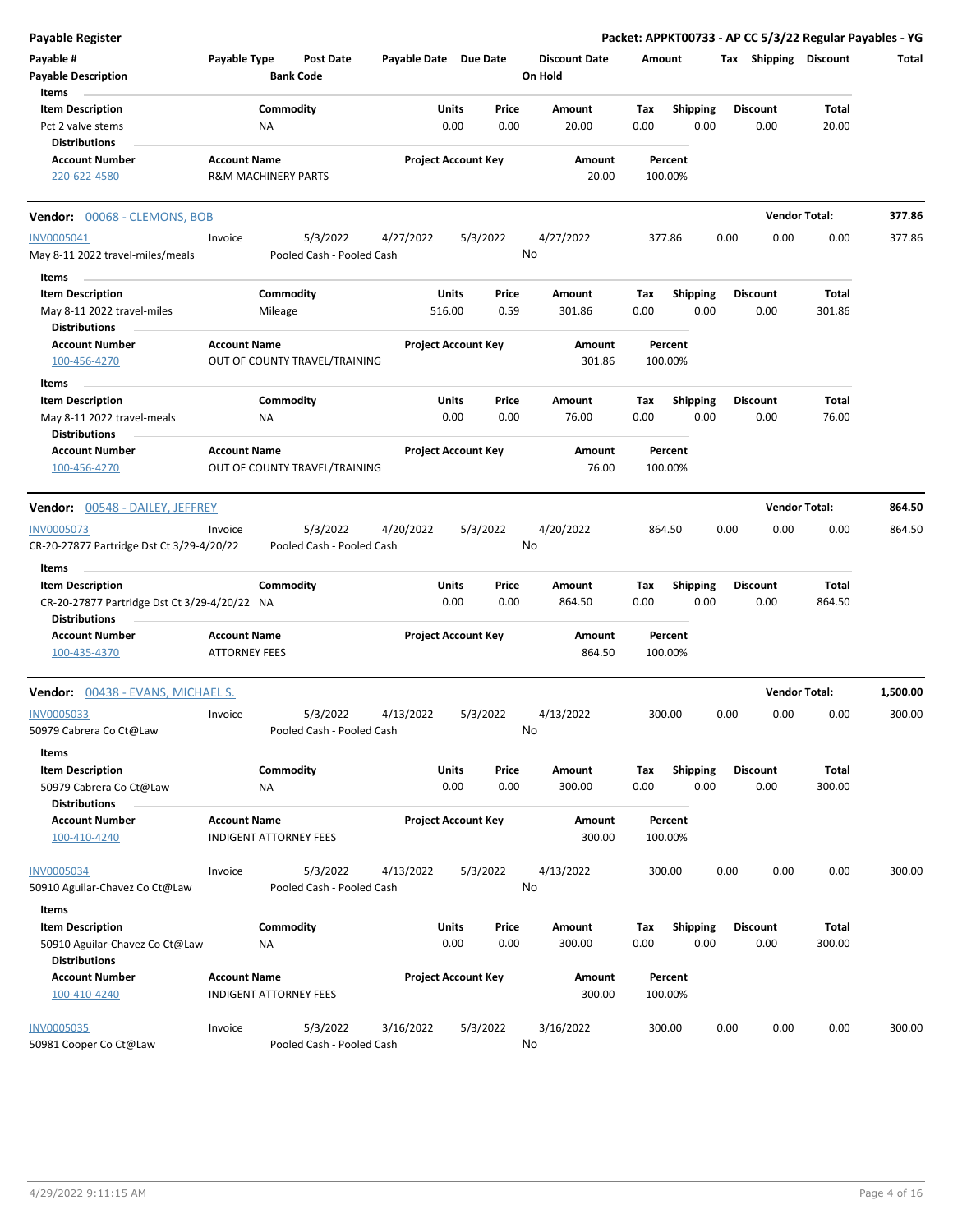| Payable #                                                                                 | Payable Type                                          | Post Date                             | Payable Date Due Date |                            |                       | <b>Discount Date</b>  | Amount             |                         | Tax  | Shipping                | <b>Discount</b>      | Total    |
|-------------------------------------------------------------------------------------------|-------------------------------------------------------|---------------------------------------|-----------------------|----------------------------|-----------------------|-----------------------|--------------------|-------------------------|------|-------------------------|----------------------|----------|
| <b>Payable Description</b>                                                                |                                                       | <b>Bank Code</b>                      |                       |                            |                       | On Hold               |                    |                         |      |                         |                      |          |
| Items<br><b>Item Description</b><br>50981 Cooper Co Ct@Law<br><b>Distributions</b>        | ΝA                                                    | Commodity                             |                       | Units<br>0.00              | Price<br>0.00         | Amount<br>300.00      | Tax<br>0.00        | <b>Shipping</b><br>0.00 |      | <b>Discount</b><br>0.00 | Total<br>300.00      |          |
| <b>Account Number</b><br>100-410-4240                                                     | <b>Account Name</b><br><b>INDIGENT ATTORNEY FEES</b>  |                                       |                       | <b>Project Account Key</b> |                       | Amount<br>300.00      | Percent<br>100.00% |                         |      |                         |                      |          |
| <b>INV0005036</b><br>50383 Fulton Co Ct@Law                                               | Invoice                                               | 5/3/2022<br>Pooled Cash - Pooled Cash | 4/20/2022             |                            | 5/3/2022<br>No        | 4/20/2022             | 300.00             |                         | 0.00 | 0.00                    | 0.00                 | 300.00   |
| Items                                                                                     |                                                       |                                       |                       |                            |                       |                       |                    |                         |      |                         |                      |          |
| <b>Item Description</b><br>50383 Fulton Co Ct@Law<br><b>Distributions</b>                 | ΝA                                                    | Commodity                             |                       | Units<br>0.00              | Price<br>0.00         | Amount<br>300.00      | Tax<br>0.00        | <b>Shipping</b><br>0.00 |      | <b>Discount</b><br>0.00 | Total<br>300.00      |          |
| <b>Account Number</b><br>100-410-4240                                                     | <b>Account Name</b><br><b>INDIGENT ATTORNEY FEES</b>  |                                       |                       | <b>Project Account Key</b> |                       | Amount<br>300.00      | Percent<br>100.00% |                         |      |                         |                      |          |
| <b>INV0005037</b><br>51062 Grandstaff Co Ct@Law                                           | Invoice                                               | 5/3/2022<br>Pooled Cash - Pooled Cash | 4/20/2022             |                            | 5/3/2022<br>No        | 4/20/2022             | 300.00             |                         | 0.00 | 0.00                    | 0.00                 | 300.00   |
| Items<br><b>Item Description</b><br>51062 Grandstaff Co Ct@Law<br><b>Distributions</b>    | ΝA                                                    | Commodity                             |                       | Units<br>0.00              | Price<br>0.00         | Amount<br>300.00      | Tax<br>0.00        | <b>Shipping</b><br>0.00 |      | <b>Discount</b><br>0.00 | Total<br>300.00      |          |
| <b>Account Number</b><br>100-410-4240                                                     | <b>Account Name</b><br><b>INDIGENT ATTORNEY FEES</b>  |                                       |                       | <b>Project Account Key</b> |                       | Amount<br>300.00      | Percent<br>100.00% |                         |      |                         |                      |          |
| <b>Vendor:</b> VEN02315 - Fannin County Adult Probation                                   |                                                       |                                       |                       |                            |                       |                       |                    |                         |      | <b>Vendor Total:</b>    |                      | 300.00   |
| <u>167</u><br>Bateman testing reimbursement                                               | Invoice                                               | 5/3/2022<br>Pooled Cash - Pooled Cash | 4/26/2022             |                            | 5/3/2022<br>No        | 4/26/2022             | 300.00             |                         | 0.00 | 0.00                    | 0.00                 | 300.00   |
| Items<br><b>Item Description</b>                                                          |                                                       | Commodity                             |                       | Units                      | Price                 | Amount                | Tax                | <b>Shipping</b>         |      | <b>Discount</b>         | Total                |          |
| Bateman testing reimbursement<br><b>Distributions</b>                                     | ΝA                                                    |                                       |                       | 0.00                       | 0.00                  | 300.00                | 0.00               | 0.00                    |      | 0.00                    | 300.00               |          |
| <b>Account Number</b><br>590-436-4330                                                     | <b>Account Name</b><br><b>DRUG COURT PROGRAMS</b>     |                                       |                       | <b>Project Account Key</b> |                       | Amount<br>300.00      | Percent<br>100.00% |                         |      |                         |                      |          |
| Vendor: 00797 - FANNIN COUNTY TAX ASSESSOR-COL                                            |                                                       |                                       |                       |                            |                       |                       |                    |                         |      | <b>Vendor Total:</b>    |                      | 7.50     |
| <b>INV0005042</b><br>Pct 1 2004 Mack #5780 registration<br>Items                          | Invoice                                               | 5/3/2022<br>Pooled Cash - Pooled Cash | 4/27/2022             |                            | 5/3/2022<br><b>No</b> | 4/27/2022             | 7.50               |                         | 0.00 | 0.00                    | 0.00                 | 7.50     |
| <b>Item Description</b><br>Pct 1 2004 Mack #5780 registration<br><b>Distributions</b>     | ΝA                                                    | Commodity                             |                       | Units<br>0.00              | Price<br>0.00         | Amount<br>7.50        | Tax<br>0.00        | <b>Shipping</b><br>0.00 |      | <b>Discount</b><br>0.00 | <b>Total</b><br>7.50 |          |
| <b>Account Number</b><br>210-621-4580                                                     | <b>Account Name</b><br><b>R&amp;M MACHINERY PARTS</b> |                                       |                       | <b>Project Account Key</b> |                       | <b>Amount</b><br>7.50 | Percent<br>100.00% |                         |      |                         |                      |          |
| Vendor: VEN02572 - Fidlar Technologies, Inc                                               |                                                       |                                       |                       |                            |                       |                       |                    |                         |      | <b>Vendor Total:</b>    |                      | 4,288.00 |
| 0890590-IN<br>May 2022 Fraud Alert services                                               | Invoice                                               | 5/3/2022<br>Pooled Cash - Pooled Cash | 4/26/2022             |                            | 5/3/2022<br>No        | 4/26/2022             | 4,288.00           |                         | 0.00 | 0.00                    | 0.00                 | 4,288.00 |
| Items<br><b>Item Description</b><br>May 2022 Fraud Alert services<br><b>Distributions</b> | <b>NA</b>                                             | Commodity                             |                       | Units<br>0.00              | Price<br>0.00         | Amount<br>4,288.00    | Tax<br>0.00        | <b>Shipping</b><br>0.00 |      | <b>Discount</b><br>0.00 | Total<br>4,288.00    |          |
| <b>Account Number</b><br>121-402-3120                                                     | <b>Account Name</b><br><b>IMAGING SYSTEM</b>          |                                       |                       | <b>Project Account Key</b> |                       | Amount<br>4,288.00    | Percent<br>100.00% |                         |      |                         |                      |          |
| Vendor: VEN02294 - Hall, Jessica                                                          |                                                       |                                       |                       |                            |                       |                       |                    |                         |      | <b>Vendor Total:</b>    |                      | 526.70   |
| <b>INV0005057</b><br>District 4 4-H workshop registration reimburs                        | Invoice                                               | 5/3/2022<br>Pooled Cash - Pooled Cash | 4/22/2022             |                            | 5/3/2022              | 4/22/2022<br>No       | 17.75              |                         | 0.00 | 0.00                    | 0.00                 | 17.75    |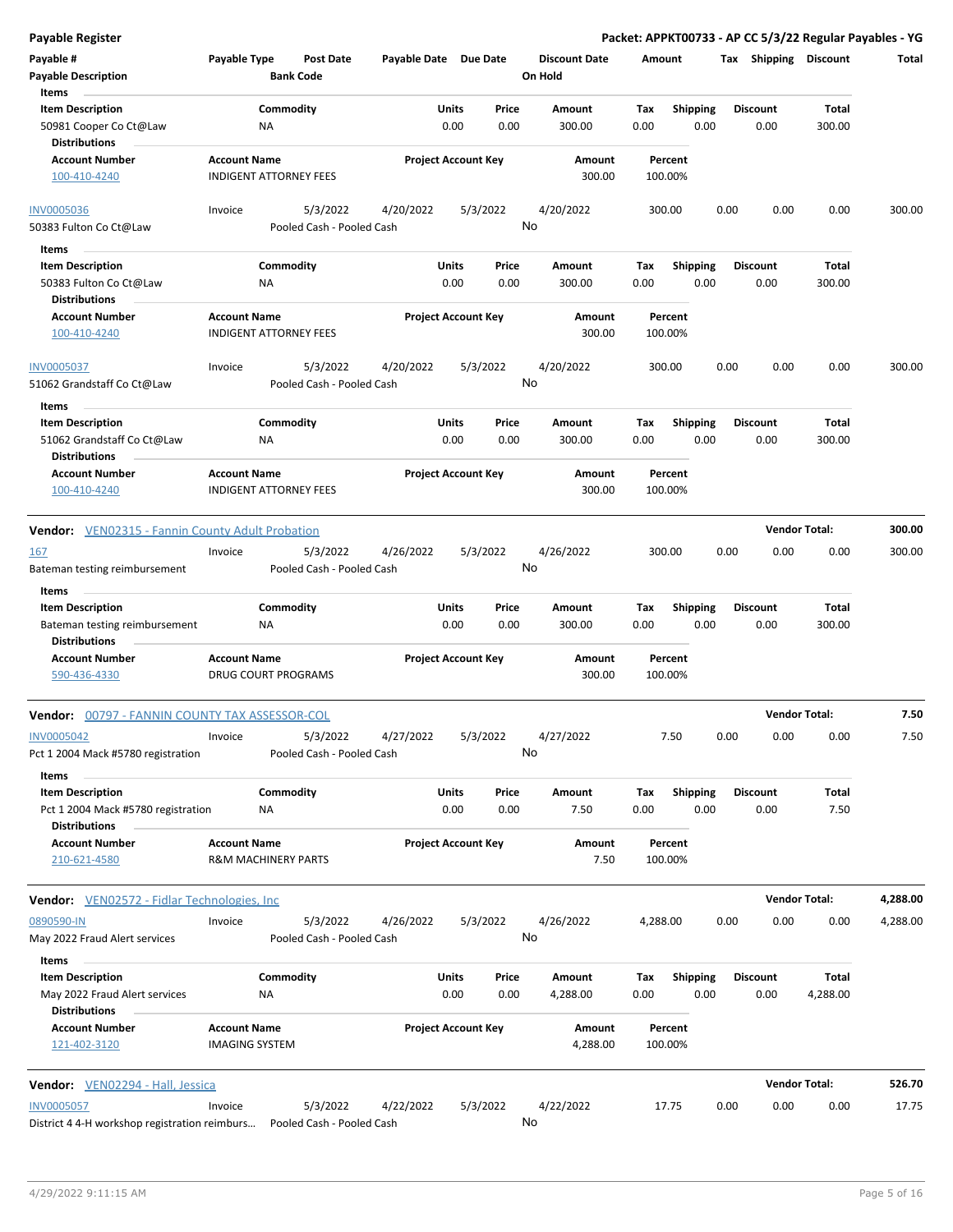| <b>Payable Register</b>                                        |                                                |                                       |                       |                            |               |                      |             |                  |      |                         | Packet: APPKT00733 - AP CC 5/3/22 Regular Payables - YG |          |
|----------------------------------------------------------------|------------------------------------------------|---------------------------------------|-----------------------|----------------------------|---------------|----------------------|-------------|------------------|------|-------------------------|---------------------------------------------------------|----------|
| Payable #                                                      | Payable Type                                   | <b>Post Date</b>                      | Payable Date Due Date |                            |               | <b>Discount Date</b> | Amount      |                  |      | Tax Shipping Discount   |                                                         | Total    |
| <b>Payable Description</b>                                     |                                                | <b>Bank Code</b>                      |                       |                            |               | On Hold              |             |                  |      |                         |                                                         |          |
| Items                                                          |                                                |                                       |                       |                            |               |                      |             |                  |      |                         |                                                         |          |
| <b>Item Description</b>                                        |                                                | Commodity                             |                       | Units                      | Price         | Amount               | Tax         | <b>Shipping</b>  |      | <b>Discount</b>         | <b>Total</b>                                            |          |
| District 4 4-H workshop registration reimb NA<br>Distributions |                                                |                                       |                       | 0.00                       | 0.00          | 17.75                | 0.00        | 0.00             |      | 0.00                    | 17.75                                                   |          |
| Account Number                                                 | <b>Account Name</b>                            |                                       |                       | <b>Project Account Key</b> |               | Amount               |             | Percent          |      |                         |                                                         |          |
| 100-665-4290                                                   |                                                | IN/OUT CO.TRAVEL/TRAINING-4-H         |                       |                            |               | 17.75                | 100.00%     |                  |      |                         |                                                         |          |
| <b>INV0005058</b>                                              | Invoice                                        | 5/3/2022                              | 4/27/2022             |                            | 5/3/2022      | 4/27/2022            | 508.95      |                  | 0.00 | 0.00                    | 0.00                                                    | 508.95   |
| Mar-April mileage-870                                          |                                                | Pooled Cash - Pooled Cash             |                       |                            |               | No                   |             |                  |      |                         |                                                         |          |
| Items                                                          |                                                |                                       |                       |                            |               |                      |             |                  |      |                         |                                                         |          |
| <b>Item Description</b>                                        |                                                | Commodity                             |                       | Units                      | Price         | Amount               | Tax         | <b>Shipping</b>  |      | <b>Discount</b>         | Total                                                   |          |
| Mar-April mileage-870                                          |                                                | Mileage                               |                       | 870.00                     | 0.59          | 508.95               | 0.00        | 0.00             |      | 0.00                    | 508.95                                                  |          |
| <b>Distributions</b>                                           |                                                |                                       |                       |                            |               |                      |             |                  |      |                         |                                                         |          |
| <b>Account Number</b>                                          | <b>Account Name</b>                            |                                       |                       | <b>Project Account Key</b> |               | Amount               |             | Percent          |      |                         |                                                         |          |
| 100-665-4290                                                   |                                                | IN/OUT CO.TRAVEL/TRAINING-4-H         |                       |                            |               | 508.95               | 100.00%     |                  |      |                         |                                                         |          |
| <b>Vendor: 00397 - JESSICA MCDONALD &amp; ASSOC.</b>           |                                                |                                       |                       |                            |               |                      |             |                  |      |                         | <b>Vendor Total:</b>                                    | 2,120.00 |
| 940                                                            | Invoice                                        | 5/3/2022                              | 4/19/2022             |                            | 5/3/2022      | 4/19/2022            | 550.00      |                  | 0.00 | 0.00                    | 0.00                                                    | 550.00   |
| FA-20-45088 AM Dst Ct 1/10-4/19/22                             |                                                | Pooled Cash - Pooled Cash             |                       |                            |               | No                   |             |                  |      |                         |                                                         |          |
| Items                                                          |                                                |                                       |                       |                            |               |                      |             |                  |      |                         |                                                         |          |
| <b>Item Description</b>                                        |                                                | Commodity                             |                       | Units                      | Price         | Amount               | Tax         | <b>Shipping</b>  |      | <b>Discount</b>         | <b>Total</b>                                            |          |
| FA-20-45088 AM Dst Ct 1/10-4/19/22                             |                                                | ΝA                                    |                       | 0.00                       | 0.00          | 550.00               | 0.00        | 0.00             |      | 0.00                    | 550.00                                                  |          |
| <b>Distributions</b>                                           |                                                |                                       |                       |                            |               |                      |             |                  |      |                         |                                                         |          |
| <b>Account Number</b>                                          | <b>Account Name</b>                            |                                       |                       | <b>Project Account Key</b> |               | Amount               |             | Percent          |      |                         |                                                         |          |
| 100-435-4360                                                   |                                                | <b>ATTORNEY FEES- CPS CASES</b>       |                       |                            |               | 550.00               | 100.00%     |                  |      |                         |                                                         |          |
| 941                                                            | Invoice                                        | 5/3/2022                              | 4/19/2022             |                            | 5/3/2022      | 4/19/2022            | 1,350.00    |                  | 0.00 | 0.00                    | 0.00                                                    | 1,350.00 |
| CR-21-27925 Despain Dst Ct 9/28/21-4/19/22                     |                                                | Pooled Cash - Pooled Cash             |                       |                            |               | No                   |             |                  |      |                         |                                                         |          |
| Items                                                          |                                                |                                       |                       |                            |               |                      |             |                  |      |                         |                                                         |          |
| <b>Item Description</b>                                        |                                                | Commodity                             |                       | Units                      | Price         | Amount               | Tax         | <b>Shipping</b>  |      | <b>Discount</b>         | Total                                                   |          |
| CR-21-27925 Despain Dst Ct 9/28/21-4/19 NA                     |                                                |                                       |                       | 0.00                       | 0.00          | 1,350.00             | 0.00        | 0.00             |      | 0.00                    | 1,350.00                                                |          |
| <b>Distributions</b>                                           |                                                |                                       |                       |                            |               |                      |             |                  |      |                         |                                                         |          |
| <b>Account Number</b>                                          | <b>Account Name</b>                            |                                       |                       | <b>Project Account Key</b> |               | Amount               |             | Percent          |      |                         |                                                         |          |
| 100-435-4370                                                   | <b>ATTORNEY FEES</b>                           |                                       |                       |                            |               | 1,350.00             | 100.00%     |                  |      |                         |                                                         |          |
| <u>950</u>                                                     | Invoice                                        | 5/3/2022                              | 4/22/2022             |                            | 5/3/2022      | 4/22/2022            | 220.00      |                  | 0.00 | 0.00                    | 0.00                                                    | 220.00   |
| J-2022-001 LGI Dst Ct 3/24-4/22/22                             |                                                | Pooled Cash - Pooled Cash             |                       |                            |               | No.                  |             |                  |      |                         |                                                         |          |
| Items                                                          |                                                |                                       |                       |                            |               |                      |             |                  |      |                         |                                                         |          |
| <b>Item Description</b>                                        |                                                | Commodity                             |                       | <b>Units</b>               | Price         | Amount               | Tax         | <b>Shipping</b>  |      | <b>Discount</b>         | Total                                                   |          |
| J-2022-001 LGI Dst Ct 3/24-4/22/22<br><b>Distributions</b>     |                                                | ΝA                                    |                       | 0.00                       | 0.00          | 220.00               | 0.00        | 0.00             |      | 0.00                    | 220.00                                                  |          |
| Account Number                                                 | <b>Account Name</b>                            |                                       |                       | <b>Project Account Key</b> |               | Amount               |             | Percent          |      |                         |                                                         |          |
| 100-435-4320                                                   |                                                | <b>ATTORNEY FEES JUVENILE</b>         |                       |                            |               | 220.00               | 100.00%     |                  |      |                         |                                                         |          |
| <b>Vendor:</b> 00260 - KLAUS, KURT                             |                                                |                                       |                       |                            |               |                      |             |                  |      |                         | <b>Vendor Total:</b>                                    | 900.00   |
| 76751                                                          | Invoice                                        | 5/3/2022                              | 4/7/2022              |                            | 5/3/2022      | 4/7/2022             | 900.00      |                  | 0.00 | 0.00                    | 0.00                                                    | 900.00   |
| Pct 2 baseboard, caulk, paint                                  |                                                | Pooled Cash - Pooled Cash             |                       |                            |               | No                   |             |                  |      |                         |                                                         |          |
| Items                                                          |                                                |                                       |                       |                            |               |                      |             |                  |      |                         |                                                         |          |
| <b>Item Description</b><br>Pct 2 baseboard, caulk, paint       |                                                | Commodity<br>NA                       |                       | Units<br>0.00              | Price<br>0.00 | Amount<br>900.00     | Tax<br>0.00 | Shipping<br>0.00 |      | <b>Discount</b><br>0.00 | Total<br>900.00                                         |          |
| <b>Distributions</b>                                           |                                                |                                       |                       |                            |               |                      |             |                  |      |                         |                                                         |          |
| Account Number<br>220-622-4500                                 | <b>Account Name</b><br><b>R&amp;M BUILDING</b> |                                       |                       | <b>Project Account Key</b> |               | Amount<br>900.00     | 100.00%     | Percent          |      |                         |                                                         |          |
| Vendor: 00444 - KONICA MINOLTA PREMIER FINANCE                 |                                                |                                       |                       |                            |               |                      |             |                  |      |                         | <b>Vendor Total:</b>                                    | 114.68   |
|                                                                |                                                |                                       |                       |                            |               |                      |             |                  |      |                         |                                                         |          |
| 76187234<br>Courthouse copier May 2022                         | Invoice                                        | 5/3/2022<br>Pooled Cash - Pooled Cash | 4/25/2022             |                            | 6/1/2022      | 4/25/2022<br>No      | 114.68      |                  | 0.00 | 0.00                    | 0.00                                                    | 114.68   |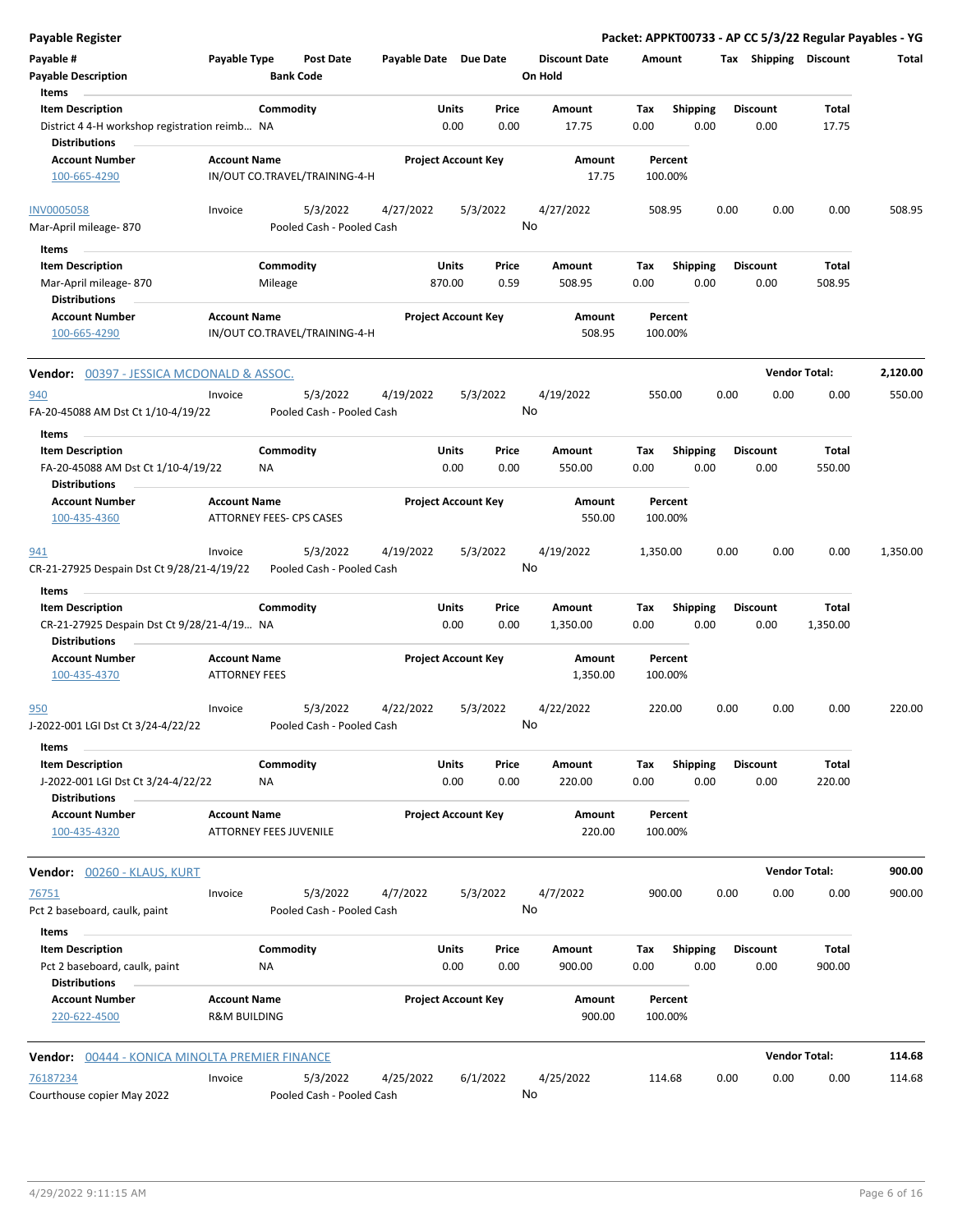| <b>Payable Register</b>                                                    |                                             |                                       |                       |                            |               |                                 |                    |                         |      |                         | Packet: APPKT00733 - AP CC 5/3/22 Regular Payables - YG |          |
|----------------------------------------------------------------------------|---------------------------------------------|---------------------------------------|-----------------------|----------------------------|---------------|---------------------------------|--------------------|-------------------------|------|-------------------------|---------------------------------------------------------|----------|
| Payable #<br><b>Payable Description</b>                                    | Payable Type                                | Post Date<br><b>Bank Code</b>         | Payable Date Due Date |                            |               | <b>Discount Date</b><br>On Hold | Amount             |                         |      | Tax Shipping Discount   |                                                         | Total    |
| Items<br><b>Item Description</b>                                           |                                             | Commodity                             |                       | Units                      | Price         | Amount                          | Tax                | Shipping                |      | <b>Discount</b>         | Total                                                   |          |
| Courthouse copier May 2022<br><b>Distributions</b>                         | ΝA                                          |                                       |                       | 0.00                       | 0.00          | 114.68                          | 0.00               | 0.00                    |      | 0.00                    | 114.68                                                  |          |
| <b>Account Number</b><br>100-510-3150                                      | <b>Account Name</b><br><b>COPIER RENTAL</b> |                                       |                       | <b>Project Account Key</b> |               | Amount<br>114.68                | Percent<br>100.00% |                         |      |                         |                                                         |          |
|                                                                            |                                             |                                       |                       |                            |               |                                 |                    |                         |      |                         |                                                         |          |
| Vendor: VEN03291 - Law Office of Bryan White, PLLC                         |                                             |                                       |                       |                            |               |                                 |                    |                         |      | <b>Vendor Total:</b>    |                                                         | 175.00   |
| <b>INV0005059</b>                                                          | Invoice                                     | 5/3/2022                              | 4/13/2022             | 5/3/2022                   |               | 4/13/2022                       | 175.00             |                         | 0.00 | 0.00                    | 0.00                                                    | 175.00   |
| 50665 Musenda Co Ct@Law                                                    |                                             | Pooled Cash - Pooled Cash             |                       |                            |               | No                              |                    |                         |      |                         |                                                         |          |
| Items                                                                      |                                             |                                       |                       |                            |               |                                 |                    |                         |      |                         |                                                         |          |
| <b>Item Description</b><br>50665 Musenda Co Ct@Law<br><b>Distributions</b> | ΝA                                          | Commodity                             |                       | Units<br>0.00              | Price<br>0.00 | Amount<br>175.00                | Tax<br>0.00        | <b>Shipping</b><br>0.00 |      | <b>Discount</b><br>0.00 | Total<br>175.00                                         |          |
| <b>Account Number</b><br>100-410-4240                                      | <b>Account Name</b>                         | <b>INDIGENT ATTORNEY FEES</b>         |                       | <b>Project Account Key</b> |               | Amount<br>175.00                | Percent<br>100.00% |                         |      |                         |                                                         |          |
| <b>Vendor:</b> 00649 - LAW OFFICE OF MYLES PORTER, P.C.                    |                                             |                                       |                       |                            |               |                                 |                    |                         |      | <b>Vendor Total:</b>    |                                                         | 4,900.00 |
| <b>INV0005020</b>                                                          | Invoice                                     | 5/3/2022                              | 4/8/2022              | 5/3/2022                   |               | 4/8/2022                        | 400.00             |                         | 0.00 | 0.00                    | 0.00                                                    | 400.00   |
| 51043 Fields Co Ct@Law                                                     |                                             | Pooled Cash - Pooled Cash             |                       |                            |               | No                              |                    |                         |      |                         |                                                         |          |
| Items<br><b>Item Description</b>                                           |                                             | Commodity                             |                       | Units                      | Price         | Amount                          | Tax                | <b>Shipping</b>         |      | <b>Discount</b>         | Total                                                   |          |
| 51043 Fields Co Ct@Law<br>Distributions                                    | ΝA                                          |                                       |                       | 0.00                       | 0.00          | 400.00                          | 0.00               | 0.00                    |      | 0.00                    | 400.00                                                  |          |
| <b>Account Number</b><br>100-410-4240                                      | <b>Account Name</b>                         | <b>INDIGENT ATTORNEY FEES</b>         |                       | <b>Project Account Key</b> |               | Amount<br>400.00                | Percent<br>100.00% |                         |      |                         |                                                         |          |
| INV0005021                                                                 | Invoice                                     | 5/3/2022                              | 4/6/2022              | 5/3/2022                   |               | 4/6/2022<br>No                  | 400.00             |                         | 0.00 | 0.00                    | 0.00                                                    | 400.00   |
| 51045 Rojas Co Ct@Law                                                      |                                             | Pooled Cash - Pooled Cash             |                       |                            |               |                                 |                    |                         |      |                         |                                                         |          |
| Items<br><b>Item Description</b>                                           |                                             | Commodity                             |                       | Units                      | Price         | Amount                          | Tax                | Shipping                |      | <b>Discount</b>         | Total                                                   |          |
| 51045 Rojas Co Ct@Law<br><b>Distributions</b>                              | ΝA                                          |                                       |                       | 0.00                       | 0.00          | 400.00                          | 0.00               | 0.00                    |      | 0.00                    | 400.00                                                  |          |
| <b>Account Number</b><br>100-410-4240                                      | <b>Account Name</b>                         | <b>INDIGENT ATTORNEY FEES</b>         |                       | <b>Project Account Key</b> |               | Amount<br>400.00                | Percent<br>100.00% |                         |      |                         |                                                         |          |
| INV0005022<br>51046 Schiechardt Co Ct@Law                                  | Invoice                                     | 5/3/2022<br>Pooled Cash - Pooled Cash | 4/6/2022              | 5/3/2022                   |               | 4/6/2022<br>No                  | 300.00             |                         | 0.00 | 0.00                    | 0.00                                                    | 300.00   |
| Items                                                                      |                                             |                                       |                       |                            |               |                                 |                    |                         |      |                         |                                                         |          |
| <b>Item Description</b><br>51046 Schiechardt Co Ct@Law                     | ΝA                                          | Commodity                             |                       | Units<br>0.00              | Price<br>0.00 | Amount<br>300.00                | Tax<br>0.00        | <b>Shipping</b><br>0.00 |      | <b>Discount</b><br>0.00 | Total<br>300.00                                         |          |
| <b>Distributions</b><br><b>Account Number</b>                              | <b>Account Name</b>                         |                                       |                       | <b>Project Account Key</b> |               | Amount                          | Percent            |                         |      |                         |                                                         |          |
| 100-410-4240                                                               |                                             | INDIGENT ATTORNEY FEES                |                       |                            |               | 300.00                          | 100.00%            |                         |      |                         |                                                         |          |
| INV0005023<br>51052 Wooten Co Ct@Law                                       | Invoice                                     | 5/3/2022<br>Pooled Cash - Pooled Cash | 4/6/2022              | 5/3/2022                   |               | 4/6/2022<br>No                  | 300.00             |                         | 0.00 | 0.00                    | 0.00                                                    | 300.00   |
| Items                                                                      |                                             |                                       |                       |                            |               |                                 |                    |                         |      |                         |                                                         |          |
| <b>Item Description</b><br>51052 Wooten Co Ct@Law<br><b>Distributions</b>  | ΝA                                          | Commodity                             |                       | Units<br>0.00              | Price<br>0.00 | Amount<br>300.00                | Tax<br>0.00        | <b>Shipping</b><br>0.00 |      | <b>Discount</b><br>0.00 | Total<br>300.00                                         |          |
| <b>Account Number</b><br>100-410-4240                                      | <b>Account Name</b>                         | <b>INDIGENT ATTORNEY FEES</b>         |                       | <b>Project Account Key</b> |               | Amount<br>300.00                | Percent<br>100.00% |                         |      |                         |                                                         |          |
|                                                                            |                                             |                                       |                       |                            |               |                                 |                    |                         |      |                         |                                                         |          |
| <b>INV0005024</b><br>50532 Moya Co Ct@Law                                  | Invoice                                     | 5/3/2022<br>Pooled Cash - Pooled Cash | 4/11/2022             | 5/3/2022                   |               | 4/11/2022<br>No                 | 400.00             |                         | 0.00 | 0.00                    | 0.00                                                    | 400.00   |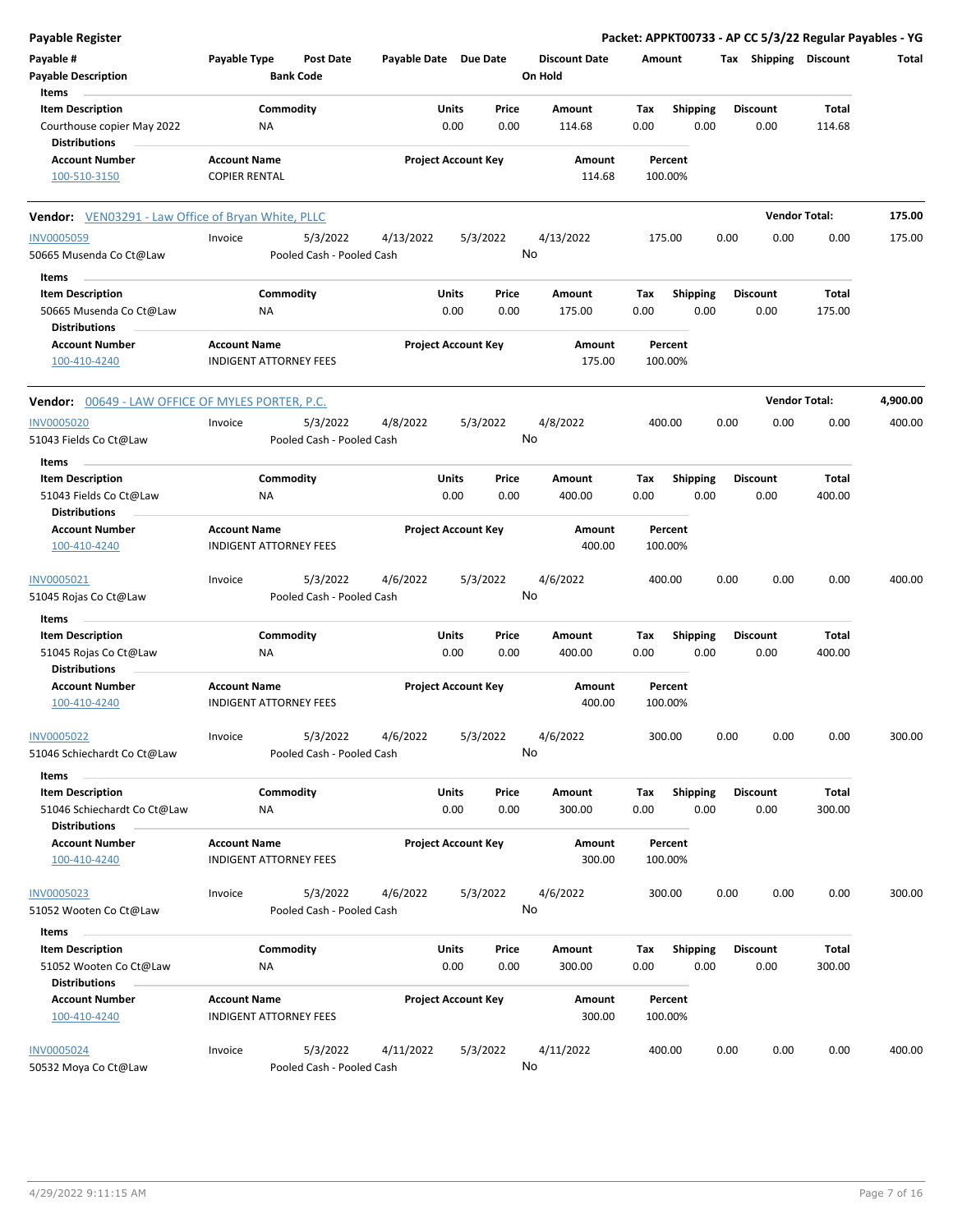**Payable Register Packet: APPKT00733 - AP CC 5/3/22 Regular Payables - YG**

| Payable #                                        | Payable Type                  | <b>Post Date</b>                      | Payable Date Due Date |                            |          | <b>Discount Date</b> | Amount  |                 |      | Tax Shipping    | <b>Discount</b> | <b>Total</b> |
|--------------------------------------------------|-------------------------------|---------------------------------------|-----------------------|----------------------------|----------|----------------------|---------|-----------------|------|-----------------|-----------------|--------------|
| <b>Payable Description</b>                       |                               | <b>Bank Code</b>                      |                       |                            |          | On Hold              |         |                 |      |                 |                 |              |
| Items                                            |                               |                                       |                       |                            |          |                      |         |                 |      |                 |                 |              |
| <b>Item Description</b>                          |                               | Commodity                             |                       | Units                      | Price    | Amount               | Tax     | <b>Shipping</b> |      | <b>Discount</b> | <b>Total</b>    |              |
| 50532 Moya Co Ct@Law                             | NA                            |                                       |                       | 0.00                       | 0.00     | 400.00               | 0.00    | 0.00            |      | 0.00            | 400.00          |              |
| <b>Distributions</b>                             |                               |                                       |                       |                            |          |                      |         |                 |      |                 |                 |              |
| <b>Account Number</b>                            | <b>Account Name</b>           |                                       |                       | <b>Project Account Key</b> |          | Amount               | Percent |                 |      |                 |                 |              |
| 100-410-4240                                     | <b>INDIGENT ATTORNEY FEES</b> |                                       |                       |                            |          | 400.00               | 100.00% |                 |      |                 |                 |              |
|                                                  |                               |                                       |                       |                            |          |                      |         |                 |      |                 |                 |              |
| <b>INV0005025</b>                                | Invoice                       | 5/3/2022                              | 4/11/2022             |                            | 5/3/2022 | 4/11/2022            | 400.00  |                 | 0.00 | 0.00            | 0.00            | 400.00       |
| 50258 Perez Co Ct@Law                            |                               | Pooled Cash - Pooled Cash             |                       |                            |          | No                   |         |                 |      |                 |                 |              |
| Items                                            |                               |                                       |                       |                            |          |                      |         |                 |      |                 |                 |              |
| <b>Item Description</b>                          |                               | Commodity                             |                       | Units                      | Price    | Amount               | Tax     | <b>Shipping</b> |      | <b>Discount</b> | <b>Total</b>    |              |
| 50258 Perez Co Ct@Law                            | NA                            |                                       |                       | 0.00                       | 0.00     | 400.00               | 0.00    | 0.00            |      | 0.00            | 400.00          |              |
| <b>Distributions</b>                             |                               |                                       |                       |                            |          |                      |         |                 |      |                 |                 |              |
| <b>Account Number</b>                            | <b>Account Name</b>           |                                       |                       | <b>Project Account Key</b> |          | Amount               | Percent |                 |      |                 |                 |              |
| 100-410-4240                                     | <b>INDIGENT ATTORNEY FEES</b> |                                       |                       |                            |          | 400.00               | 100.00% |                 |      |                 |                 |              |
|                                                  |                               |                                       |                       |                            |          |                      |         |                 |      |                 |                 |              |
| <b>INV0005026</b>                                | Invoice                       | 5/3/2022                              | 4/11/2022             |                            | 5/3/2022 | 4/11/2022            | 400.00  |                 | 0.00 | 0.00            | 0.00            | 400.00       |
| 49885 Redmond Co Ct@Law                          |                               | Pooled Cash - Pooled Cash             |                       |                            |          | No                   |         |                 |      |                 |                 |              |
|                                                  |                               |                                       |                       |                            |          |                      |         |                 |      |                 |                 |              |
| Items                                            |                               |                                       |                       |                            |          |                      |         |                 |      |                 |                 |              |
| <b>Item Description</b>                          |                               | Commodity                             |                       | Units                      | Price    | Amount               | Tax     | <b>Shipping</b> |      | <b>Discount</b> | <b>Total</b>    |              |
| 49885 Redmond Co Ct@Law                          | ΝA                            |                                       |                       | 0.00                       | 0.00     | 400.00               | 0.00    | 0.00            |      | 0.00            | 400.00          |              |
| <b>Distributions</b>                             |                               |                                       |                       |                            |          |                      |         |                 |      |                 |                 |              |
| <b>Account Number</b>                            | <b>Account Name</b>           |                                       |                       | <b>Project Account Key</b> |          | Amount               | Percent |                 |      |                 |                 |              |
| 100-410-4240                                     | <b>INDIGENT ATTORNEY FEES</b> |                                       |                       |                            |          | 400.00               | 100.00% |                 |      |                 |                 |              |
|                                                  |                               |                                       |                       |                            |          |                      |         |                 |      |                 |                 |              |
| INV0005027                                       | Invoice                       | 5/3/2022                              | 4/11/2022             |                            | 5/3/2022 | 4/11/2022            | 400.00  |                 | 0.00 | 0.00            | 0.00            | 400.00       |
| 49301 Whitfield Co Ct@Law                        |                               | Pooled Cash - Pooled Cash             |                       |                            |          | No                   |         |                 |      |                 |                 |              |
| Items                                            |                               |                                       |                       |                            |          |                      |         |                 |      |                 |                 |              |
| <b>Item Description</b>                          |                               | Commodity                             |                       | Units                      | Price    | Amount               | Tax     | <b>Shipping</b> |      | <b>Discount</b> | Total           |              |
| 49301 Whitfield Co Ct@Law                        | <b>NA</b>                     |                                       |                       | 0.00                       | 0.00     | 400.00               | 0.00    | 0.00            |      | 0.00            | 400.00          |              |
| <b>Distributions</b>                             |                               |                                       |                       |                            |          |                      |         |                 |      |                 |                 |              |
| <b>Account Number</b>                            | <b>Account Name</b>           |                                       |                       | <b>Project Account Key</b> |          | Amount               | Percent |                 |      |                 |                 |              |
| 100-410-4240                                     | <b>INDIGENT ATTORNEY FEES</b> |                                       |                       |                            |          | 400.00               | 100.00% |                 |      |                 |                 |              |
|                                                  |                               |                                       |                       |                            |          |                      |         |                 |      |                 |                 |              |
| INV0005028                                       | Invoice                       | 5/3/2022                              | 4/11/2022             |                            | 5/3/2022 | 4/11/2022            | 400.00  |                 | 0.00 | 0.00            | 0.00            | 400.00       |
| 50094 Rutledge Co Ct@Law                         |                               | Pooled Cash - Pooled Cash             |                       |                            |          | No                   |         |                 |      |                 |                 |              |
| Items                                            |                               |                                       |                       |                            |          |                      |         |                 |      |                 |                 |              |
| <b>Item Description</b>                          |                               | Commodity                             |                       | Units                      | Price    | Amount               | Tax     | <b>Shipping</b> |      | <b>Discount</b> | Total           |              |
| 50094 Rutledge Co Ct@Law                         | ΝA                            |                                       |                       | 0.00                       | 0.00     | 400.00               | 0.00    | 0.00            |      | 0.00            | 400.00          |              |
| <b>Distributions</b>                             |                               |                                       |                       |                            |          |                      |         |                 |      |                 |                 |              |
| <b>Account Number</b>                            | <b>Account Name</b>           |                                       |                       | <b>Project Account Key</b> |          | Amount               | Percent |                 |      |                 |                 |              |
| 100-410-4240                                     | <b>INDIGENT ATTORNEY FEES</b> |                                       |                       |                            |          | 400.00               | 100.00% |                 |      |                 |                 |              |
|                                                  |                               |                                       |                       |                            |          |                      |         |                 |      |                 |                 |              |
| <b>INV0005029</b>                                | Invoice                       | 5/3/2022                              | 4/11/2022             |                            | 5/3/2022 | 4/11/2022            | 300.00  |                 | 0.00 | 0.00            | 0.00            | 300.00       |
| 49718 Carrillo Co Ct@Law                         |                               | Pooled Cash - Pooled Cash             |                       |                            |          | No                   |         |                 |      |                 |                 |              |
|                                                  |                               |                                       |                       |                            |          |                      |         |                 |      |                 |                 |              |
| Items                                            |                               |                                       |                       |                            |          |                      |         |                 |      | <b>Discount</b> |                 |              |
| <b>Item Description</b>                          |                               | Commodity                             |                       | Units                      | Price    | Amount               | Tax     | <b>Shipping</b> |      |                 | Total           |              |
| 49718 Carrillo Co Ct@Law<br><b>Distributions</b> | NA                            |                                       |                       | 0.00                       | 0.00     | 300.00               | 0.00    | 0.00            |      | 0.00            | 300.00          |              |
|                                                  |                               |                                       |                       |                            |          |                      |         |                 |      |                 |                 |              |
| <b>Account Number</b>                            | <b>Account Name</b>           |                                       |                       | <b>Project Account Key</b> |          | Amount               | Percent |                 |      |                 |                 |              |
| 100-410-4240                                     | <b>INDIGENT ATTORNEY FEES</b> |                                       |                       |                            |          | 300.00               | 100.00% |                 |      |                 |                 |              |
|                                                  | Invoice                       |                                       |                       |                            |          |                      | 300.00  |                 | 0.00 | 0.00            | 0.00            | 300.00       |
| INV0005030                                       |                               | 5/3/2022<br>Pooled Cash - Pooled Cash | 4/20/2022             |                            | 5/3/2022 | 4/20/2022<br>No      |         |                 |      |                 |                 |              |
| 51085 Wyant Co Ct@Law                            |                               |                                       |                       |                            |          |                      |         |                 |      |                 |                 |              |
| Items                                            |                               |                                       |                       |                            |          |                      |         |                 |      |                 |                 |              |
| <b>Item Description</b>                          |                               | Commodity                             |                       | Units                      | Price    | Amount               | Tax     | <b>Shipping</b> |      | <b>Discount</b> | <b>Total</b>    |              |
| 51085 Wyant Co Ct@Law                            | ΝA                            |                                       |                       | 0.00                       | 0.00     | 300.00               | 0.00    | 0.00            |      | 0.00            | 300.00          |              |
| <b>Distributions</b>                             |                               |                                       |                       |                            |          |                      |         |                 |      |                 |                 |              |
| <b>Account Number</b>                            | <b>Account Name</b>           |                                       |                       | <b>Project Account Key</b> |          | Amount               | Percent |                 |      |                 |                 |              |
| 100-410-4240                                     | <b>INDIGENT ATTORNEY FEES</b> |                                       |                       |                            |          | 300.00               | 100.00% |                 |      |                 |                 |              |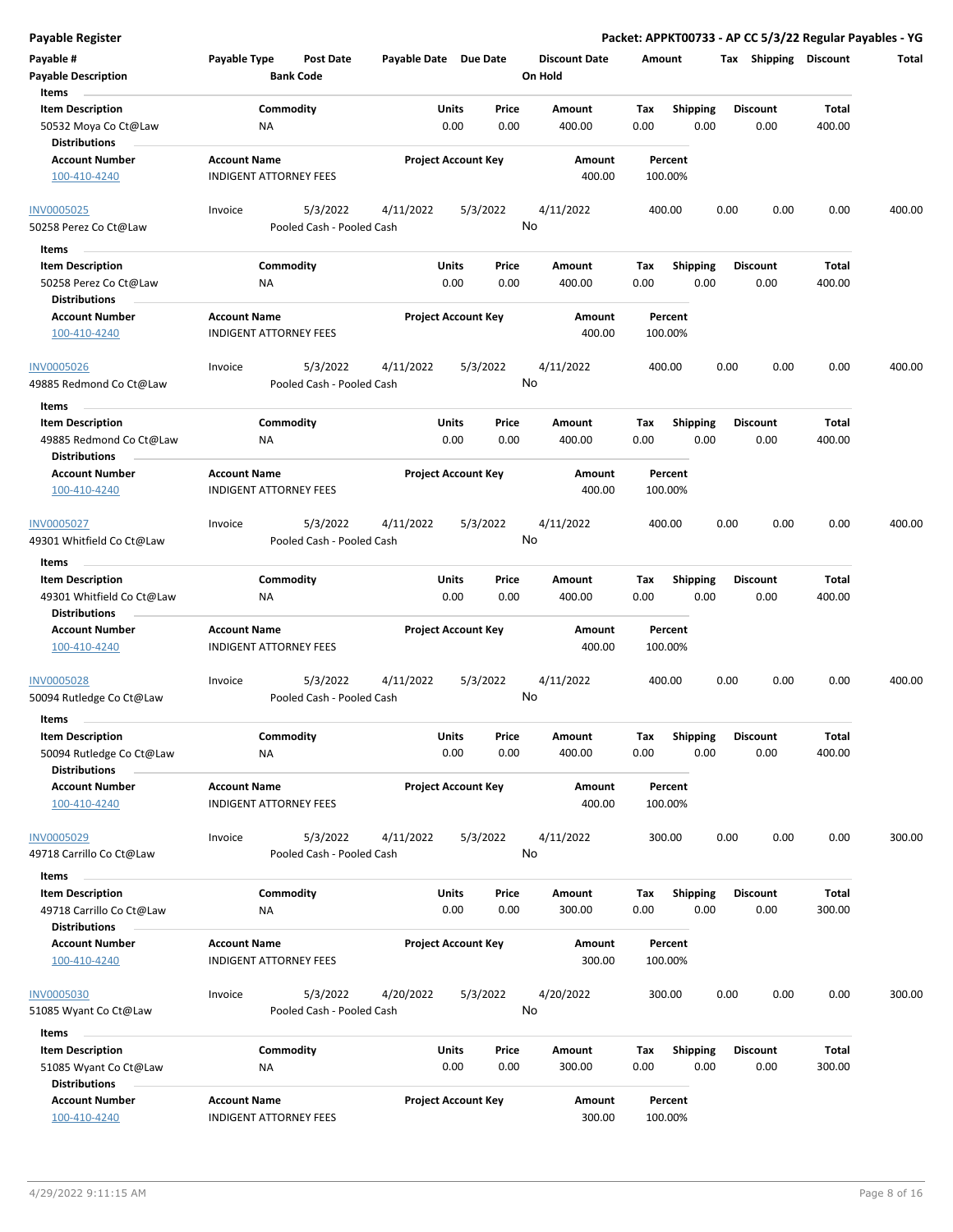| Payable Register                                                           |                                                      |                                       |                       |                            |                                 |                    |                         |                         |      |                      | Packet: APPKT00733 - AP CC 5/3/22 Regular Payables - YG |
|----------------------------------------------------------------------------|------------------------------------------------------|---------------------------------------|-----------------------|----------------------------|---------------------------------|--------------------|-------------------------|-------------------------|------|----------------------|---------------------------------------------------------|
| Payable #<br><b>Payable Description</b>                                    | Payable Type                                         | Post Date<br><b>Bank Code</b>         | Payable Date Due Date |                            | <b>Discount Date</b><br>On Hold | Amount             |                         | Tax Shipping Discount   |      |                      | Total                                                   |
| INV0005031<br>50309 Booth Co Ct@Law                                        | Invoice                                              | 5/3/2022<br>Pooled Cash - Pooled Cash | 4/20/2022             | 5/3/2022                   | 4/20/2022<br>No                 | 300.00             |                         | 0.00                    | 0.00 | 0.00                 | 300.00                                                  |
| Items                                                                      |                                                      |                                       |                       |                            |                                 |                    |                         |                         |      |                      |                                                         |
| <b>Item Description</b><br>50309 Booth Co Ct@Law                           | ΝA                                                   | Commodity                             | Units<br>0.00         | Price<br>0.00              | Amount<br>300.00                | Tax<br>0.00        | <b>Shipping</b><br>0.00 | <b>Discount</b><br>0.00 |      | Total<br>300.00      |                                                         |
| <b>Distributions</b>                                                       |                                                      |                                       |                       |                            |                                 |                    |                         |                         |      |                      |                                                         |
| <b>Account Number</b><br>100-410-4240                                      | <b>Account Name</b><br><b>INDIGENT ATTORNEY FEES</b> |                                       |                       | <b>Project Account Key</b> | Amount<br>300.00                | Percent<br>100.00% |                         |                         |      |                      |                                                         |
| <b>INV0005032</b>                                                          | Invoice                                              | 5/3/2022                              | 4/20/2022             | 5/3/2022                   | 4/20/2022                       | 300.00             |                         | 0.00                    | 0.00 | 0.00                 | 300.00                                                  |
| 50976 Brawner Co Ct@Law                                                    |                                                      | Pooled Cash - Pooled Cash             |                       |                            | No                              |                    |                         |                         |      |                      |                                                         |
| Items                                                                      |                                                      |                                       |                       |                            |                                 |                    |                         |                         |      |                      |                                                         |
| <b>Item Description</b><br>50976 Brawner Co Ct@Law<br><b>Distributions</b> | NA                                                   | Commodity                             | <b>Units</b><br>0.00  | Price<br>0.00              | Amount<br>300.00                | Tax<br>0.00        | <b>Shipping</b><br>0.00 | <b>Discount</b><br>0.00 |      | Total<br>300.00      |                                                         |
| <b>Account Number</b><br>100-410-4240                                      | <b>Account Name</b><br><b>INDIGENT ATTORNEY FEES</b> |                                       |                       | <b>Project Account Key</b> | Amount<br>300.00                | Percent<br>100.00% |                         |                         |      |                      |                                                         |
|                                                                            |                                                      |                                       |                       |                            |                                 |                    |                         |                         |      |                      |                                                         |
| INV0005038<br>51053 Bauer Co Ct@Law                                        | Invoice                                              | 5/3/2022<br>Pooled Cash - Pooled Cash | 4/13/2022             | 5/3/2022                   | 4/13/2022<br>No                 | 300.00             |                         | 0.00                    | 0.00 | 0.00                 | 300.00                                                  |
| Items                                                                      |                                                      |                                       |                       |                            |                                 |                    |                         |                         |      |                      |                                                         |
| <b>Item Description</b><br>51053 Bauer Co Ct@Law                           | ΝA                                                   | Commodity                             | Units<br>0.00         | Price<br>0.00              | Amount<br>300.00                | Tax<br>0.00        | Shipping<br>0.00        | <b>Discount</b><br>0.00 |      | Total<br>300.00      |                                                         |
| <b>Distributions</b><br><b>Account Number</b>                              | <b>Account Name</b>                                  |                                       |                       | <b>Project Account Key</b> | Amount                          | Percent            |                         |                         |      |                      |                                                         |
| 100-410-4240                                                               | <b>INDIGENT ATTORNEY FEES</b>                        |                                       |                       |                            | 300.00                          | 100.00%            |                         |                         |      |                      |                                                         |
| Vendor: 00048 - LEONARD, CITY OF                                           |                                                      |                                       |                       |                            |                                 |                    |                         |                         |      | <b>Vendor Total:</b> | 98.57                                                   |
| INV0005071<br>#01-0828-01 Pct 2 3/21-4/18/22                               | Invoice                                              | 5/3/2022<br>Pooled Cash - Pooled Cash | 4/22/2022             | 5/15/2022                  | 4/22/2022<br>No                 | 98.57              |                         | 0.00                    | 0.00 | 0.00                 | 98.57                                                   |
| Items<br><b>Item Description</b>                                           |                                                      | Commodity                             | Units                 | Price                      |                                 |                    |                         | <b>Discount</b>         |      | Total                |                                                         |
| #01-0828-01 Pct 2 3/21-4/18/22<br><b>Distributions</b>                     | ΝA                                                   |                                       | 0.00                  | 0.00                       | Amount<br>98.57                 | Tax<br>0.00        | <b>Shipping</b><br>0.00 | 0.00                    |      | 98.57                |                                                         |
| <b>Account Number</b><br>220-622-4420                                      | <b>Account Name</b><br><b>UTILITY WATER</b>          |                                       |                       | <b>Project Account Key</b> | Amount<br>98.57                 | Percent<br>100.00% |                         |                         |      |                      |                                                         |
| Vendor: 00363 - N*TEC CONST. EQUIP. INC.                                   |                                                      |                                       |                       |                            |                                 |                    |                         |                         |      | <b>Vendor Total:</b> | 16,000.00                                               |
| 24143<br>Pct 1 JD 770CH II motorgrader                                     | Invoice                                              | 5/3/2022<br>Pooled Cash - Pooled Cash | 4/5/2022              | 5/3/2022                   | 4/5/2022<br>No                  | 16,000.00          |                         | 0.00                    | 0.00 | 0.00                 | 16,000.00                                               |
| Items                                                                      |                                                      |                                       |                       |                            |                                 |                    |                         |                         |      |                      |                                                         |
| <b>Item Description</b>                                                    |                                                      | Commodity                             | Units                 | Price                      | Amount                          | Тах                | <b>Shipping</b>         | <b>Discount</b>         |      | Total                |                                                         |
| Pct 1 JD 770CH II motorgrader<br><b>Distributions</b>                      | ΝA                                                   |                                       | 0.00                  | 0.00                       | 16,000.00                       | 0.00               | 0.00                    | 0.00                    |      | 16,000.00            |                                                         |
| <b>Account Number</b>                                                      | <b>Account Name</b>                                  |                                       |                       | <b>Project Account Key</b> | Amount                          | Percent            |                         |                         |      |                      |                                                         |
| 210-621-5710                                                               |                                                      | PURCHASE OF MACH./EQUIP               |                       |                            | 16,000.00                       | 100.00%            |                         |                         |      |                      |                                                         |
| <b>Vendor:</b> 00420 - NOBLE RESOURCES PEST CONTROL                        |                                                      |                                       |                       |                            |                                 |                    |                         |                         |      | <b>Vendor Total:</b> | 65.00                                                   |
| 159006<br>Pest Control Windom building                                     | Invoice                                              | 5/3/2022<br>Pooled Cash - Pooled Cash | 4/28/2022             | 5/3/2022                   | 4/28/2022<br>No                 | 65.00              |                         | 0.00                    | 0.00 | 0.00                 | 65.00                                                   |
|                                                                            |                                                      |                                       |                       |                            |                                 |                    |                         |                         |      |                      |                                                         |
| Items<br><b>Item Description</b>                                           |                                                      | Commodity                             | Units                 |                            |                                 |                    |                         |                         |      |                      |                                                         |
| Pest Control Windom building                                               | ΝA                                                   |                                       | 0.00                  | Price<br>0.00              | Amount<br>65.00                 | Tax<br>0.00        | <b>Shipping</b><br>0.00 | <b>Discount</b><br>0.00 |      | Total<br>65.00       |                                                         |
| <b>Distributions</b>                                                       |                                                      |                                       |                       |                            |                                 |                    |                         |                         |      |                      |                                                         |

**Vendor:** 00034 - NORTH TEXAS TOLLWAY AUTHORITY **Vendor Total: 8.66**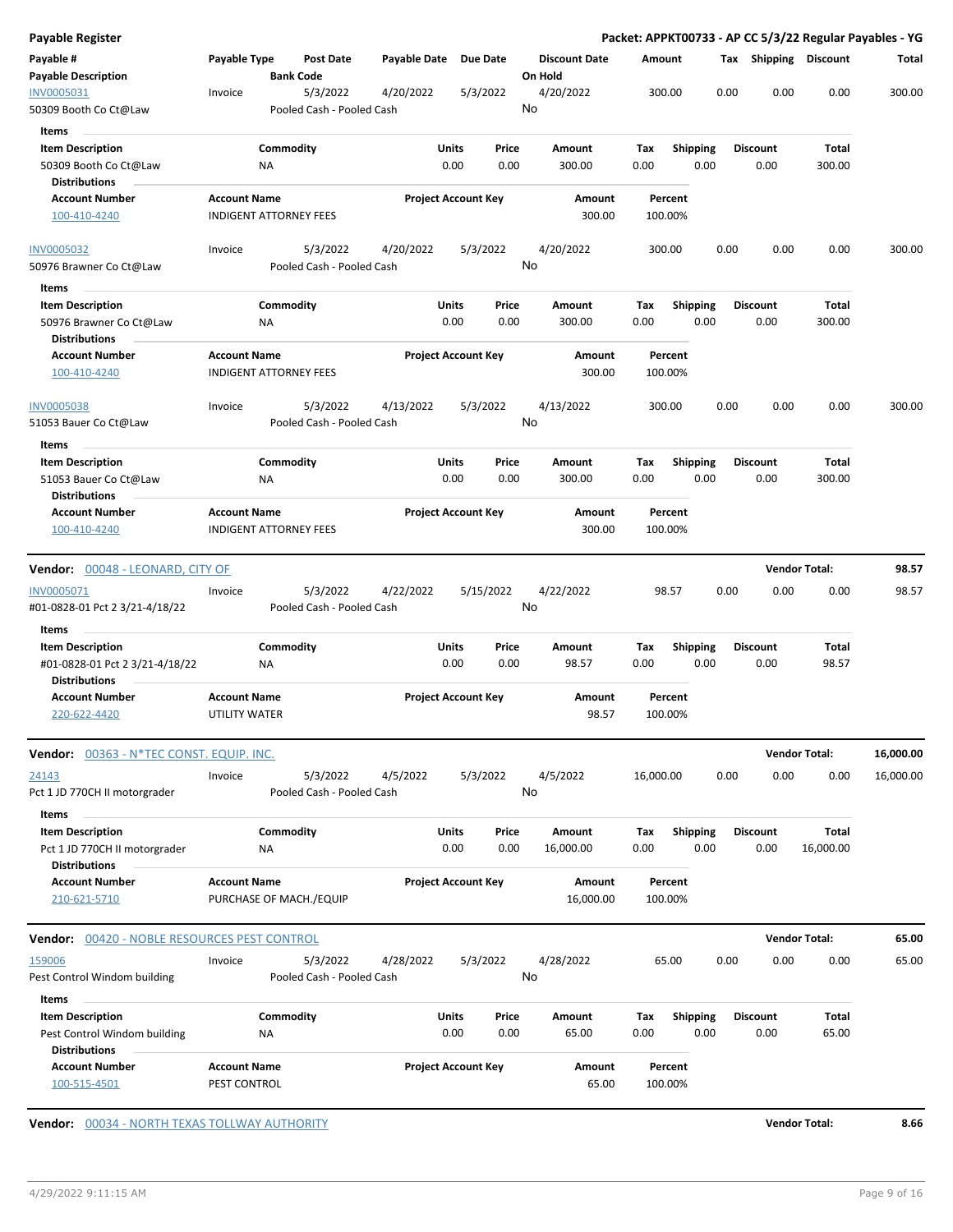| <b>Payable Register</b>                       |                     |                                        |              |                            |                      | Packet: APPKT00733 - AP CC 5/3/22 Regular Payables - YG |                 |                       |                      |        |
|-----------------------------------------------|---------------------|----------------------------------------|--------------|----------------------------|----------------------|---------------------------------------------------------|-----------------|-----------------------|----------------------|--------|
| Payable #                                     | Payable Type        | Post Date                              | Payable Date | Due Date                   | <b>Discount Date</b> | Amount                                                  |                 | Tax Shipping Discount |                      | Total  |
| <b>Payable Description</b>                    |                     | <b>Bank Code</b>                       |              |                            | On Hold              |                                                         |                 |                       |                      |        |
| 2012746298                                    | Invoice             | 5/3/2022                               | 4/17/2022    | 5/17/2022                  | 4/17/2022            | 8.66                                                    | 0.00            | 0.00                  | 0.00                 | 8.66   |
| Pct 2 2014 Chev tolls                         |                     | Pooled Cash - Pooled Cash              |              |                            | No                   |                                                         |                 |                       |                      |        |
| Items                                         |                     |                                        |              |                            |                      |                                                         |                 |                       |                      |        |
| <b>Item Description</b>                       |                     | Commodity                              |              | Units<br>Price             | Amount               | Tax                                                     | <b>Shipping</b> | <b>Discount</b>       | Total                |        |
| Pct 2 2014 Chev tolls                         | ΝA                  |                                        |              | 0.00<br>0.00               | 8.66                 | 0.00                                                    | 0.00            | 0.00                  | 8.66                 |        |
| <b>Distributions</b>                          |                     |                                        |              |                            |                      |                                                         |                 |                       |                      |        |
| <b>Account Number</b>                         | <b>Account Name</b> |                                        |              | <b>Project Account Key</b> | Amount               | Percent                                                 |                 |                       |                      |        |
| 220-622-4270                                  |                     | OUT OF COUNTY TRAVEL/TRAINING          |              |                            | 8.66                 | 100.00%                                                 |                 |                       |                      |        |
| Vendor: 00006 - PARKER TIRE                   |                     |                                        |              |                            |                      |                                                         |                 |                       | <b>Vendor Total:</b> | 280.00 |
| 14246                                         | Invoice             | 5/3/2022                               | 4/21/2022    | 5/3/2022                   | 4/21/2022            | 80.00                                                   | 0.00            | 0.00                  | 0.00                 | 80.00  |
| Pct 4 tire change out                         |                     | Pooled Cash - Pooled Cash              |              |                            | No                   |                                                         |                 |                       |                      |        |
|                                               |                     |                                        |              |                            |                      |                                                         |                 |                       |                      |        |
| Items                                         |                     |                                        |              |                            |                      |                                                         |                 |                       |                      |        |
| <b>Item Description</b>                       |                     | Commodity                              |              | Units<br>Price             | Amount               | Tax                                                     | <b>Shipping</b> | <b>Discount</b>       | Total                |        |
| Pct 4 tire change out                         | ΝA                  |                                        |              | 0.00<br>0.00               | 80.00                | 0.00                                                    | 0.00            | 0.00                  | 80.00                |        |
| <b>Distributions</b>                          |                     |                                        |              |                            |                      |                                                         |                 |                       |                      |        |
| <b>Account Number</b>                         | <b>Account Name</b> |                                        |              | <b>Project Account Key</b> | Amount               | Percent                                                 |                 |                       |                      |        |
| 240-624-4590                                  |                     | R&M MACH. TIRES & TUBES                |              |                            | 80.00                | 100.00%                                                 |                 |                       |                      |        |
| 14263                                         | Invoice             | 5/3/2022                               | 4/25/2022    | 5/3/2022                   | 4/25/2022            | 100.00                                                  | 0.00            | 0.00                  | 0.00                 | 100.00 |
| Pct 1 flat repair                             |                     | Pooled Cash - Pooled Cash              |              |                            | No                   |                                                         |                 |                       |                      |        |
|                                               |                     |                                        |              |                            |                      |                                                         |                 |                       |                      |        |
| Items                                         |                     |                                        |              |                            |                      |                                                         |                 |                       |                      |        |
| <b>Item Description</b>                       |                     | Commodity                              |              | Units<br>Price             | Amount               | Tax                                                     | <b>Shipping</b> | <b>Discount</b>       | Total                |        |
| Pct 1 flat repair                             | NA                  |                                        |              | 0.00<br>0.00               | 100.00               | 0.00                                                    | 0.00            | 0.00                  | 100.00               |        |
| <b>Distributions</b>                          |                     |                                        |              |                            |                      |                                                         |                 |                       |                      |        |
| <b>Account Number</b>                         | <b>Account Name</b> |                                        |              | <b>Project Account Key</b> | Amount               | Percent                                                 |                 |                       |                      |        |
| 210-621-4590                                  |                     | R&M MACH. TIRES & TUBES                |              |                            | 100.00               | 100.00%                                                 |                 |                       |                      |        |
| 14272                                         | Invoice             | 5/3/2022                               | 4/27/2022    | 5/3/2022                   | 4/27/2022            | 100.00                                                  | 0.00            | 0.00                  | 0.00                 | 100.00 |
| Pct 4 transeagle tire                         |                     | Pooled Cash - Pooled Cash              |              |                            | No                   |                                                         |                 |                       |                      |        |
|                                               |                     |                                        |              |                            |                      |                                                         |                 |                       |                      |        |
| <b>Items</b>                                  |                     |                                        |              |                            |                      |                                                         |                 | <b>Discount</b>       |                      |        |
| <b>Item Description</b>                       |                     | Commodity                              |              | Units<br>Price             | Amount               | Tax                                                     | <b>Shipping</b> |                       | Total                |        |
| Pct 4 transeagle tire<br><b>Distributions</b> | ΝA                  |                                        |              | 0.00<br>0.00               | 100.00               | 0.00                                                    | 0.00            | 0.00                  | 100.00               |        |
| <b>Account Number</b>                         | <b>Account Name</b> |                                        |              | <b>Project Account Key</b> | Amount               | Percent                                                 |                 |                       |                      |        |
| 240-624-4590                                  |                     | <b>R&amp;M MACH. TIRES &amp; TUBES</b> |              |                            | 100.00               | 100.00%                                                 |                 |                       |                      |        |
| Vendor: 00057 - PUSH & PULL POWER             |                     |                                        |              |                            |                      |                                                         |                 |                       | <b>Vendor Total:</b> | 350.00 |
| 16954                                         | Invoice             | 5/3/2022                               | 4/18/2022    | 5/3/2022                   | 4/18/2022            | 350.00                                                  | 0.00            | 0.00                  | 0.00                 | 350.00 |
| Pct 2 seal kit/barrel repair                  |                     | Pooled Cash - Pooled Cash              |              |                            | No                   |                                                         |                 |                       |                      |        |
|                                               |                     |                                        |              |                            |                      |                                                         |                 |                       |                      |        |
| Items                                         |                     |                                        |              |                            |                      |                                                         |                 |                       |                      |        |
| <b>Item Description</b>                       |                     | Commodity                              |              | Units<br>Price             | Amount               | Tax                                                     | <b>Shipping</b> | <b>Discount</b>       | Total                |        |
| Pct 2 seal kit/barrel repair                  | NA                  |                                        |              | 0.00<br>0.00               | 350.00               | 0.00                                                    | 0.00            | 0.00                  | 350.00               |        |
| <b>Distributions</b>                          |                     |                                        |              |                            |                      |                                                         |                 |                       |                      |        |
| <b>Account Number</b><br>220-622-4580         | <b>Account Name</b> | <b>R&amp;M MACHINERY PARTS</b>         |              | <b>Project Account Key</b> | Amount<br>350.00     | Percent<br>100.00%                                      |                 |                       |                      |        |
|                                               |                     |                                        |              |                            |                      |                                                         |                 |                       |                      |        |
| Vendor: 00319 - RED RIVER TRUCK REPAIR        |                     |                                        |              |                            |                      |                                                         |                 |                       | <b>Vendor Total:</b> | 14.60  |
| 874708                                        | Invoice             | 5/3/2022                               | 4/26/2022    | 5/3/2022                   | 4/26/2022            | 14.60                                                   | 0.00            | 0.00                  | 0.00                 | 14.60  |
| Pct 1 band clamp                              |                     | Pooled Cash - Pooled Cash              |              |                            | No                   |                                                         |                 |                       |                      |        |
| Items                                         |                     |                                        |              |                            |                      |                                                         |                 |                       |                      |        |
| <b>Item Description</b>                       |                     | Commodity                              |              | Units<br>Price             | Amount               | Tax                                                     | <b>Shipping</b> | <b>Discount</b>       | Total                |        |
| Pct 1 band clamp                              |                     | Goods                                  |              | 1.00<br>14.60              | 14.60                | 0.00                                                    | 0.00            | 0.00                  | 14.60                |        |
| <b>Distributions</b>                          |                     |                                        |              |                            |                      |                                                         |                 |                       |                      |        |
| <b>Account Number</b>                         | <b>Account Name</b> |                                        |              | <b>Project Account Key</b> | Amount               | Percent                                                 |                 |                       |                      |        |
| 210-621-4580                                  |                     | <b>R&amp;M MACHINERY PARTS</b>         |              |                            | 14.60                | 100.00%                                                 |                 |                       |                      |        |
| Vendor: 00289 - RELIANT                       |                     |                                        |              |                            |                      |                                                         |                 |                       | <b>Vendor Total:</b> | 568.85 |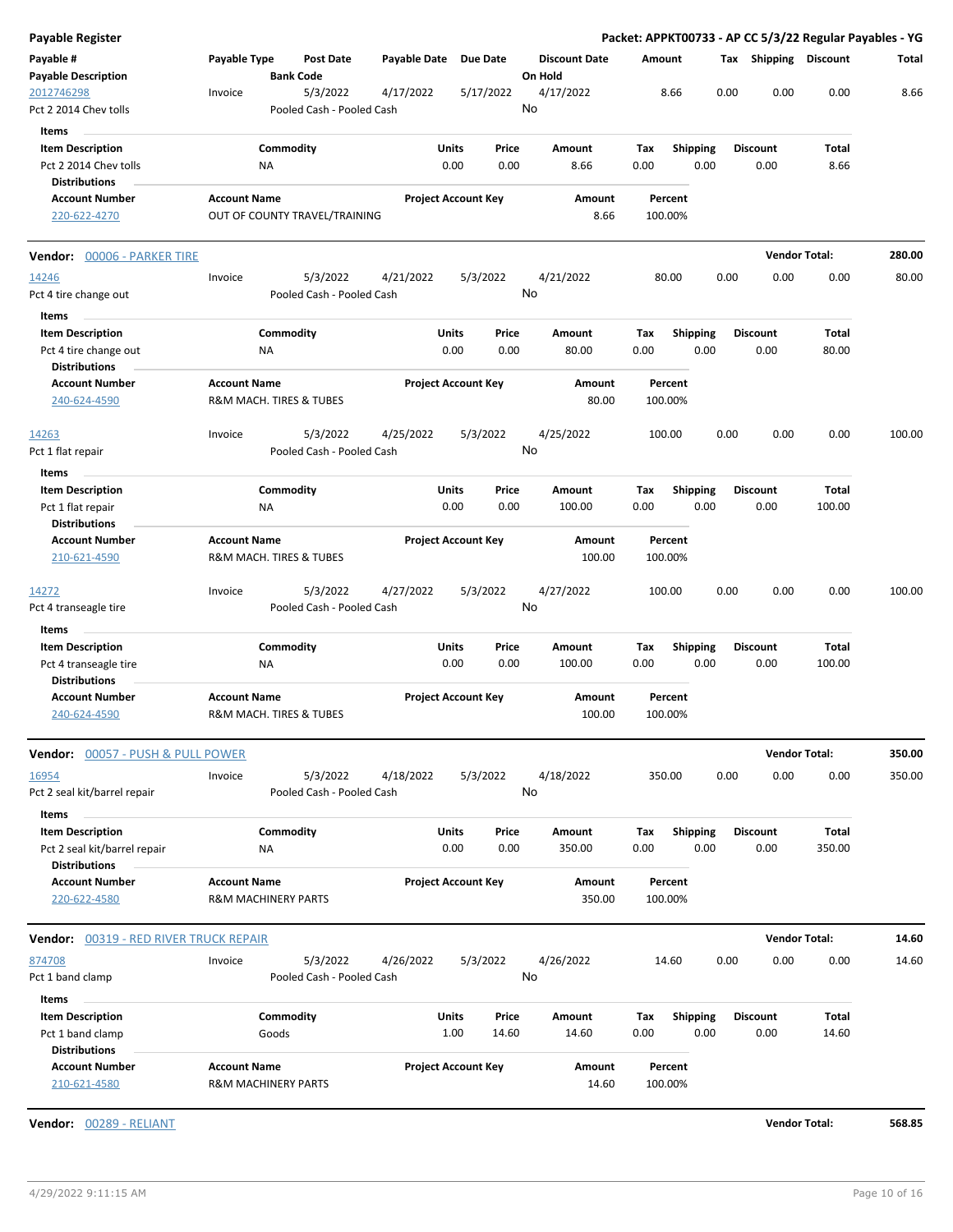| <b>Payable Register</b>                                                                        |                                             |                                       |                       |                            |                                 |                    |                         | Packet: APPKT00733 - AP CC 5/3/22 Regular Payables - YG |                      |          |
|------------------------------------------------------------------------------------------------|---------------------------------------------|---------------------------------------|-----------------------|----------------------------|---------------------------------|--------------------|-------------------------|---------------------------------------------------------|----------------------|----------|
| Payable #<br><b>Payable Description</b>                                                        | Payable Type                                | <b>Post Date</b><br><b>Bank Code</b>  | Payable Date Due Date |                            | <b>Discount Date</b><br>On Hold | Amount             |                         | Tax Shipping Discount                                   |                      | Total    |
| 115 009 595 992 2                                                                              | Invoice                                     | 5/3/2022                              | 4/21/2022             | 5/11/2022                  | 4/21/2022<br>No                 | 357.66             |                         | 0.00<br>0.00                                            | 0.00                 | 357.66   |
| #15 119 264-8 Turner electric 3/16-4/17/22                                                     |                                             | Pooled Cash - Pooled Cash             |                       |                            |                                 |                    |                         |                                                         |                      |          |
| Items                                                                                          |                                             |                                       |                       |                            |                                 |                    |                         |                                                         |                      |          |
| <b>Item Description</b><br>#15 119 264-8 Turner electric 3/16-4/17/ NA                         |                                             | Commodity                             | Units                 | Price<br>0.00<br>0.00      | Amount<br>357.66                | Tax<br>0.00        | <b>Shipping</b><br>0.00 | <b>Discount</b><br>0.00                                 | Total<br>357.66      |          |
| <b>Distributions</b><br><b>Account Number</b>                                                  | <b>Account Name</b>                         |                                       |                       | <b>Project Account Key</b> | Amount                          | Percent            |                         |                                                         |                      |          |
| 100-518-4400                                                                                   |                                             | UTILITIES ELECTRICITY                 |                       |                            | 357.66                          | 100.00%            |                         |                                                         |                      |          |
| 116 009 467 684 9<br>#6 730 596-1 Windom 3/17-4/18/22                                          | Invoice                                     | 5/3/2022<br>Pooled Cash - Pooled Cash | 4/22/2022             | 5/3/2022                   | 4/22/2022<br>No                 | 182.70             |                         | 0.00<br>0.00                                            | 0.00                 | 182.70   |
|                                                                                                |                                             |                                       |                       |                            |                                 |                    |                         |                                                         |                      |          |
| Items                                                                                          |                                             |                                       |                       | Price                      |                                 |                    |                         | <b>Discount</b>                                         | Total                |          |
| <b>Item Description</b><br>#6 730 596-1 Windom 3/17-4/18/22<br><b>Distributions</b>            |                                             | Commodity<br>NA                       | <b>Units</b>          | 0.00<br>0.00               | Amount<br>182.70                | Tax<br>0.00        | <b>Shipping</b><br>0.00 | 0.00                                                    | 182.70               |          |
| <b>Account Number</b><br>100-515-4400                                                          | <b>Account Name</b>                         | UTILITIES ELECTRICITY                 |                       | <b>Project Account Key</b> | Amount<br>182.70                | Percent<br>100.00% |                         |                                                         |                      |          |
| 116 009 467 685 6<br>#6 878 909 -8 Windom guardlight 3/17-4/18/22    Pooled Cash - Pooled Cash | Invoice                                     | 5/3/2022                              | 4/22/2022             | 5/12/2022                  | 4/22/2022<br>No                 | 28.49              |                         | 0.00<br>0.00                                            | 0.00                 | 28.49    |
|                                                                                                |                                             |                                       |                       |                            |                                 |                    |                         |                                                         |                      |          |
| Items<br><b>Item Description</b>                                                               |                                             | Commodity                             | Units                 | Price                      | Amount                          | Tax                | <b>Shipping</b>         | <b>Discount</b>                                         | Total                |          |
| #6 878 909 -8 Windom guardlight 3/17-4/ NA<br><b>Distributions</b>                             |                                             |                                       |                       | 0.00<br>0.00               | 28.49                           | 0.00               | 0.00                    | 0.00                                                    | 28.49                |          |
| <b>Account Number</b>                                                                          | <b>Account Name</b>                         |                                       |                       | <b>Project Account Key</b> | Amount                          | Percent            |                         |                                                         |                      |          |
| 100-515-4400                                                                                   |                                             | UTILITIES ELECTRICITY                 |                       |                            | 28.49                           | 100.00%            |                         |                                                         |                      |          |
| <b>Vendor: 00756 - RICHARD DRAKE CONSTRUCTION CO. L.P.</b>                                     |                                             |                                       |                       |                            |                                 |                    |                         |                                                         | <b>Vendor Total:</b> | 1,658.42 |
| 183442                                                                                         | Invoice                                     | 5/3/2022                              | 4/22/2022             | 5/3/2022                   | 4/22/2022                       | 1,658.42           |                         | 0.00<br>0.00                                            | 0.00                 | 1,658.42 |
| #F006 Pct 4 cold mix                                                                           |                                             | Pooled Cash - Pooled Cash             |                       |                            | No                              |                    |                         |                                                         |                      |          |
| Items                                                                                          |                                             |                                       |                       |                            |                                 |                    |                         |                                                         |                      |          |
| <b>Item Description</b>                                                                        |                                             | Commodity                             | Units                 | Price                      | Amount                          | Tax                | Shipping                | <b>Discount</b>                                         | Total                |          |
| #F006 Pct 4 cold mix                                                                           |                                             | ASPH-C                                | 24.07                 | 68.90                      | 1,658.42                        | 0.00               | 0.00                    | 0.00                                                    | 1,658.42             |          |
| <b>Distributions</b><br><b>Account Number</b>                                                  | <b>Account Name</b>                         |                                       |                       | <b>Project Account Key</b> | Amount                          | Percent            |                         |                                                         |                      |          |
| 240-624-3440                                                                                   |                                             | R&B MAT. ASPHALT/RD OIL               |                       |                            | 1,658.42                        | 100.00%            |                         |                                                         |                      |          |
| Vendor: 00287 - SAFE SOFTWARE                                                                  |                                             |                                       |                       |                            |                                 |                    |                         |                                                         | <b>Vendor Total:</b> | 400.00   |
| 4335                                                                                           | Invoice                                     | 5/3/2022                              | 4/26/2022             | 5/3/2022                   | 4/26/2022                       | 400.00             |                         | 0.00<br>0.00                                            | 0.00                 | 400.00   |
| SAFE software support - 2022                                                                   |                                             | Pooled Cash - Pooled Cash             |                       |                            | No                              |                    |                         |                                                         |                      |          |
| Items                                                                                          |                                             |                                       |                       |                            |                                 |                    |                         |                                                         |                      |          |
| <b>Item Description</b>                                                                        |                                             | Commodity                             | Units                 | Price                      | Amount                          | Tax                | <b>Shipping</b>         | <b>Discount</b>                                         | Total                |          |
| SAFE software support - 2022<br><b>Distributions</b>                                           |                                             | NA                                    |                       | 0.00<br>0.00               | 400.00                          | 0.00               | 0.00                    | 0.00                                                    | 400.00               |          |
| <b>Account Number</b>                                                                          | <b>Account Name</b>                         |                                       |                       | <b>Project Account Key</b> | Amount                          | Percent            |                         |                                                         |                      |          |
| 100-590-4530                                                                                   |                                             | <b>COMPUTER SOFTWARE</b>              |                       |                            | 300.00                          | 75.00%             |                         |                                                         |                      |          |
| 100-591-4530                                                                                   |                                             | <b>COMPUTER SOFTWARE</b>              |                       |                            | 100.00                          | 25.00%             |                         |                                                         |                      |          |
| Vendor: 00817 - SMITH, THOMAS SCOTT                                                            |                                             |                                       |                       |                            |                                 |                    |                         |                                                         | <b>Vendor Total:</b> | 828.49   |
| <b>INV0005072</b>                                                                              | Invoice                                     | 5/3/2022                              | 4/20/2022             | 5/3/2022                   | 4/20/2022                       | 828.49             |                         | 0.00<br>0.00                                            | 0.00                 | 828.49   |
| CR-19-27026 Wallace Dst Ct 1/15-4/20/22                                                        |                                             | Pooled Cash - Pooled Cash             |                       |                            | No                              |                    |                         |                                                         |                      |          |
| Items                                                                                          |                                             |                                       |                       |                            |                                 |                    |                         |                                                         |                      |          |
| <b>Item Description</b><br>CR-19-27026 Wallace Dst Ct 1/15-4/20/22                             |                                             | Commodity<br>NA                       | Units                 | Price<br>0.00<br>0.00      | Amount<br>828.49                | Tax<br>0.00        | <b>Shipping</b><br>0.00 | <b>Discount</b><br>0.00                                 | Total<br>828.49      |          |
| Distributions                                                                                  |                                             |                                       |                       |                            |                                 |                    |                         |                                                         |                      |          |
| <b>Account Number</b><br>100-435-4370                                                          | <b>Account Name</b><br><b>ATTORNEY FEES</b> |                                       |                       | <b>Project Account Key</b> | Amount<br>828.49                | Percent<br>100.00% |                         |                                                         |                      |          |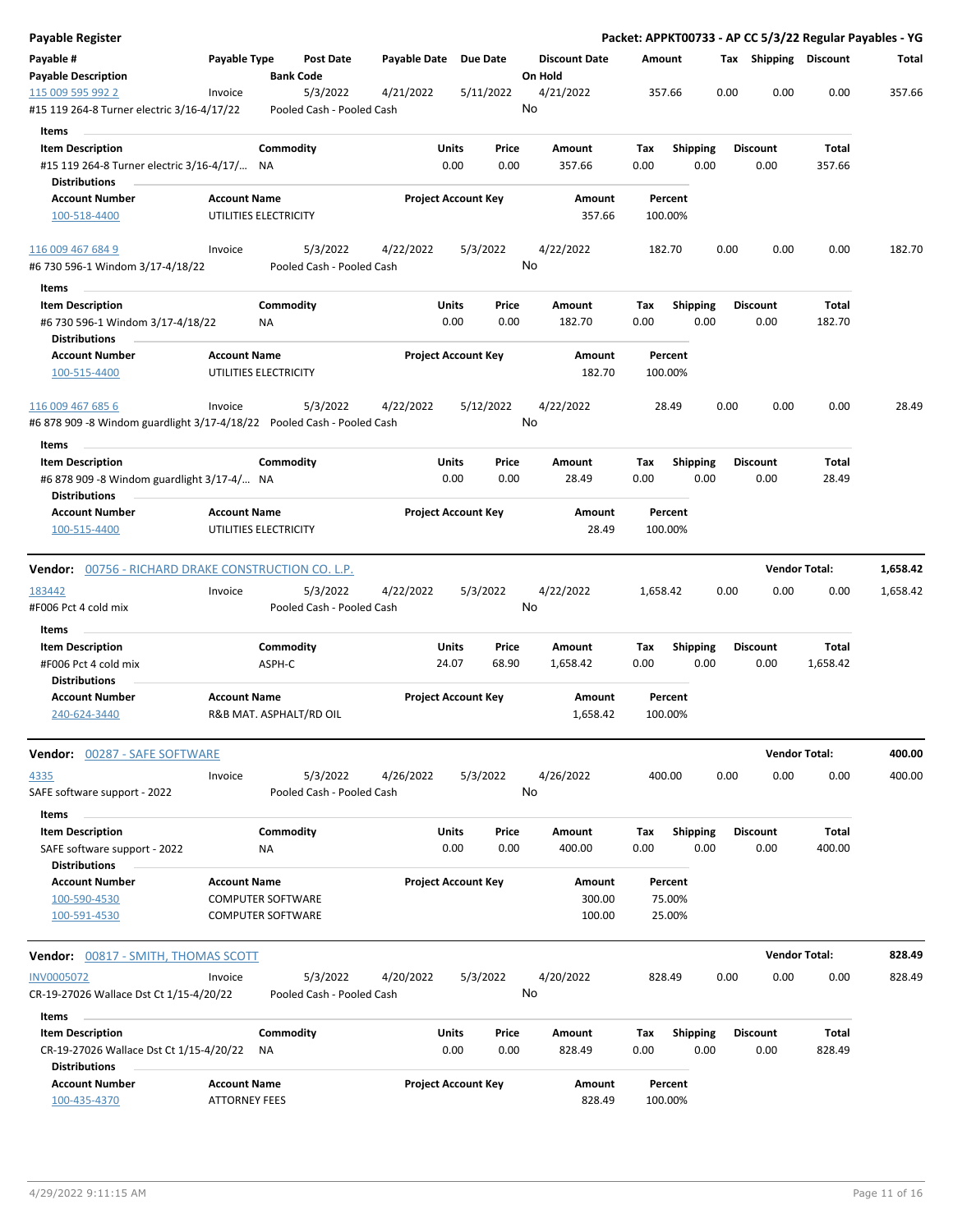| <b>Payable Register</b>                                                                 |                                              |                                       |                       |                                |                                 | Packet: APPKT00733 - AP CC 5/3/22 Regular Payables - YG |                         |                                  |                      |                 |          |
|-----------------------------------------------------------------------------------------|----------------------------------------------|---------------------------------------|-----------------------|--------------------------------|---------------------------------|---------------------------------------------------------|-------------------------|----------------------------------|----------------------|-----------------|----------|
| Payable #<br><b>Payable Description</b>                                                 | Payable Type                                 | <b>Post Date</b><br><b>Bank Code</b>  | Payable Date Due Date |                                | <b>Discount Date</b><br>On Hold | Amount                                                  |                         | Tax Shipping Discount            |                      |                 | Total    |
| Vendor: 00018 - SOUTHWEST FANNIN S.U.D.                                                 |                                              |                                       |                       |                                |                                 |                                                         |                         |                                  | <b>Vendor Total:</b> |                 | 22.11    |
| <b>INV0005056</b><br>Pct 1 water 3/14-4/12/22<br>Items                                  | Invoice                                      | 5/3/2022<br>Pooled Cash - Pooled Cash | 4/21/2022             | 5/10/2022                      | 4/21/2022<br>No                 | 22.11                                                   |                         | 0.00                             | 0.00                 | 0.00            | 22.11    |
| <b>Item Description</b><br>Pct 1 water 3/14-4/12/22<br><b>Distributions</b>             | ΝA                                           | Commodity                             |                       | Units<br>Price<br>0.00<br>0.00 | Amount<br>22.11                 | Tax<br>0.00                                             | <b>Shipping</b><br>0.00 | <b>Discount</b><br>0.00          |                      | Total<br>22.11  |          |
| <b>Account Number</b><br>210-621-4420                                                   | <b>Account Name</b><br>UTILITY WATER         |                                       |                       | <b>Project Account Key</b>     | Amount<br>22.11                 | Percent<br>100.00%                                      |                         |                                  |                      |                 |          |
| <b>Vendor:</b> 00606 - SUSAN E. CARTER ATTORNEY AT LAW                                  |                                              |                                       |                       |                                |                                 |                                                         |                         |                                  | <b>Vendor Total:</b> |                 | 300.00   |
| <b>INV0005019</b><br>50522 Welsh Co Ct@Law                                              | Invoice                                      | 5/3/2022<br>Pooled Cash - Pooled Cash | 4/20/2022             | 5/3/2022                       | 4/20/2022<br>No                 | 300.00                                                  |                         | 0.00                             | 0.00                 | 0.00            | 300.00   |
| Items<br><b>Item Description</b><br>50522 Welsh Co Ct@Law<br><b>Distributions</b>       | NA                                           | Commodity                             |                       | Units<br>Price<br>0.00<br>0.00 | Amount<br>300.00                | Tax<br>0.00                                             | Shipping<br>0.00        | <b>Discount</b><br>0.00          |                      | Total<br>300.00 |          |
| <b>Account Number</b><br>100-410-4240                                                   | <b>Account Name</b>                          | <b>INDIGENT ATTORNEY FEES</b>         |                       | <b>Project Account Key</b>     | Amount<br>300.00                | Percent<br>100.00%                                      |                         |                                  |                      |                 |          |
| <b>Vendor:</b> 00767 - TEXAS DEPT. OF STATE HEALTH SERVICE                              |                                              |                                       |                       |                                |                                 |                                                         |                         |                                  | <b>Vendor Total:</b> |                 | 201.30   |
| 2015919<br>March 2022 remote birth access<br>Items                                      | Invoice                                      | 5/3/2022<br>Pooled Cash - Pooled Cash | 4/1/2022              | 5/3/2022                       | 4/1/2022<br>No                  | 201.30                                                  |                         | 0.00                             | 0.00                 | 0.00            | 201.30   |
| <b>Item Description</b><br>March 2022 remote birth access<br><b>Distributions</b>       | ΝA                                           | Commodity                             |                       | Units<br>Price<br>0.00<br>0.00 | Amount<br>201.30                | Tax<br>0.00                                             | <b>Shipping</b><br>0.00 | <b>Discount</b><br>0.00          |                      | Total<br>201.30 |          |
| <b>Account Number</b><br>100-409-4890                                                   | <b>Account Name</b>                          | <b>COURT COSTS/ARREST FEES</b>        |                       | <b>Project Account Key</b>     | Amount<br>201.30                | Percent<br>100.00%                                      |                         |                                  |                      |                 |          |
| Vendor: 00498 - TOWN OF WINDOM                                                          |                                              |                                       |                       |                                |                                 |                                                         |                         |                                  | <b>Vendor Total:</b> |                 | 41.50    |
| <b>INV0005040</b><br>Windom water 3/15-4/15/22<br>Items                                 | Invoice                                      | 5/3/2022<br>Pooled Cash - Pooled Cash | 5/3/2022              | 5/3/2022                       | 5/3/2022<br>No                  | 41.50                                                   |                         | 0.00                             | 0.00                 | 0.00            | 41.50    |
| <b>Item Description</b><br>Windom water 3/15-4/15/22<br><b>Distributions</b>            | NA                                           | Commodity                             |                       | Units<br>Price<br>0.00<br>0.00 | Amount<br>41.50                 | Tax<br>0.00                                             | 0.00                    | <b>Shipping Discount</b><br>0.00 |                      | Total<br>41.50  |          |
| <b>Account Number</b><br>100-515-4420                                                   | <b>Account Name</b><br>UTILITIES WATER       |                                       |                       | <b>Project Account Key</b>     | Amount<br>41.50                 | Percent<br>100.00%                                      |                         |                                  |                      |                 |          |
| Vendor: 00160 - TXU ENERGY                                                              |                                              |                                       |                       |                                |                                 |                                                         |                         |                                  | <b>Vendor Total:</b> |                 | 36.65    |
| 055477820143<br>#100063401102 Lake Fannin electric 3/18-4/18. Pooled Cash - Pooled Cash | Invoice                                      | 5/3/2022                              | 4/20/2022             | 5/6/2022                       | 4/20/2022<br>No                 | 36.65                                                   |                         | 0.00                             | 0.00                 | 0.00            | 36.65    |
| Items<br><b>Item Description</b>                                                        |                                              | Commodity                             |                       | Units<br>Price                 | Amount                          | Тах                                                     | Shipping                | Discount                         |                      | Total           |          |
| #100063401102 Lake Fannin electric 3/18 NA<br><b>Distributions</b>                      |                                              |                                       |                       | 0.00<br>0.00                   | 36.65                           | 0.00                                                    | 0.00                    | 0.00                             |                      | 36.65           |          |
| <b>Account Number</b><br>850-520-4400                                                   | <b>Account Name</b><br>UTILITIES ELECTRICITY |                                       |                       | <b>Project Account Key</b>     | Amount<br>36.65                 | Percent<br>100.00%                                      |                         |                                  |                      |                 |          |
| <b>Vendor:</b> VEN02095 - U.S. Postal Service (Postage -On-Call)                        |                                              |                                       |                       |                                |                                 |                                                         |                         |                                  | <b>Vendor Total:</b> |                 | 7,500.00 |
| <b>INV0005055</b><br>Courthouse postage                                                 | Invoice                                      | 5/3/2022<br>Pooled Cash - Pooled Cash | 4/27/2022             | 5/3/2022                       | 4/27/2022<br>No                 | 7,500.00                                                |                         | 0.00                             | 0.00                 | 0.00            | 7,500.00 |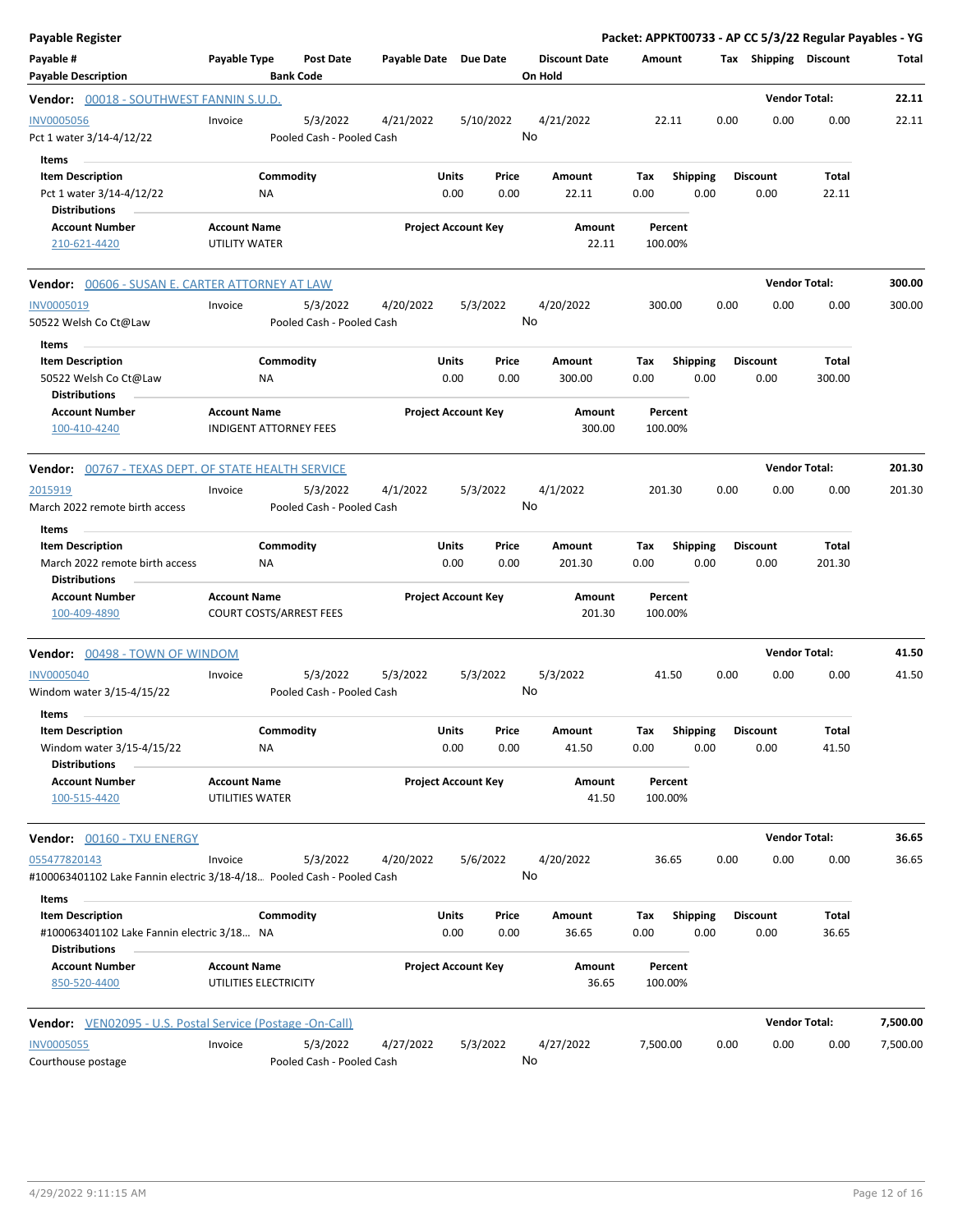| Payable Register                                                     |                      |                  |                                       |                       |       |                            |                 |                      |        |                    |      |                       | Packet: APPKT00733 - AP CC 5/3/22 Regular Payables - YG |          |
|----------------------------------------------------------------------|----------------------|------------------|---------------------------------------|-----------------------|-------|----------------------------|-----------------|----------------------|--------|--------------------|------|-----------------------|---------------------------------------------------------|----------|
| Payable #<br><b>Payable Description</b>                              | Payable Type         | <b>Bank Code</b> | Post Date                             | Payable Date Due Date |       |                            | On Hold         | <b>Discount Date</b> | Amount |                    |      | Tax Shipping Discount |                                                         | Total    |
| Items                                                                |                      |                  |                                       |                       |       |                            |                 |                      |        |                    |      |                       |                                                         |          |
| <b>Item Description</b>                                              |                      | Commodity        |                                       |                       | Units | Price                      |                 | Amount               | Tax    | <b>Shipping</b>    |      | <b>Discount</b>       | <b>Total</b>                                            |          |
| Courthouse postage<br><b>Distributions</b>                           |                      | ΝA               |                                       |                       | 0.00  | 0.00                       | 7,500.00        |                      | 0.00   | 0.00               |      | 0.00                  | 7,500.00                                                |          |
| <b>Account Number</b>                                                | <b>Account Name</b>  |                  |                                       |                       |       | <b>Project Account Key</b> |                 | Amount               |        | Percent            |      |                       |                                                         |          |
| 100-510-3110                                                         | POSTAGE              |                  |                                       |                       |       |                            |                 | 7,500.00             |        | 100.00%            |      |                       |                                                         |          |
| <b>Vendor:</b> VEN02608 - Vasquez, Randy                             |                      |                  |                                       |                       |       |                            |                 |                      |        |                    |      |                       | <b>Vendor Total:</b>                                    | 160.00   |
| <b>INV0005039</b>                                                    | Invoice              |                  | 5/3/2022                              | 4/22/2022             |       | 5/3/2022                   | 4/22/2022       |                      | 160.00 |                    | 0.00 | 0.00                  | 0.00                                                    | 160.00   |
| 5/4-8/22 training meals                                              |                      |                  | Pooled Cash - Pooled Cash             |                       |       |                            | No              |                      |        |                    |      |                       |                                                         |          |
| Items                                                                |                      |                  |                                       |                       |       |                            |                 |                      |        |                    |      |                       |                                                         |          |
| <b>Item Description</b>                                              |                      | Commodity        |                                       |                       | Units | Price                      |                 | Amount               | Tax    | <b>Shipping</b>    |      | <b>Discount</b>       | Total                                                   |          |
| 5/4-8/22 training meals<br><b>Distributions</b>                      |                      | <b>NA</b>        |                                       |                       | 0.00  | 0.00                       |                 | 160.00               | 0.00   | 0.00               |      | 0.00                  | 160.00                                                  |          |
| <b>Account Number</b><br>310-560-4270                                | <b>Account Name</b>  |                  | OUT OF COUNTY TRAVEL/TRAINING         |                       |       | <b>Project Account Key</b> |                 | Amount<br>160.00     |        | Percent<br>100.00% |      |                       |                                                         |          |
| Vendor: VEN02992 - Wozniak Law PLLC                                  |                      |                  |                                       |                       |       |                            |                 |                      |        |                    |      |                       | <b>Vendor Total:</b>                                    | 1,993.00 |
|                                                                      |                      |                  |                                       |                       |       |                            |                 |                      |        |                    |      |                       |                                                         |          |
| <b>INV0005081</b><br>CR-20-27727 Newlin Dst Ct 3/17-4/25/22          | Invoice              |                  | 5/3/2022<br>Pooled Cash - Pooled Cash | 4/25/2022             |       | 5/3/2022                   | 4/25/2022<br>No |                      | 225.00 |                    | 0.00 | 0.00                  | 0.00                                                    | 225.00   |
| Items                                                                |                      |                  |                                       |                       |       |                            |                 |                      |        |                    |      |                       |                                                         |          |
| <b>Item Description</b>                                              |                      | Commodity        |                                       |                       | Units | Price                      |                 | Amount               | Tax    | <b>Shipping</b>    |      | <b>Discount</b>       | Total                                                   |          |
| CR-20-27727 Newlin Dst Ct 3/17-4/25/22<br><b>Distributions</b>       |                      | ΝA               |                                       |                       | 0.00  | 0.00                       |                 | 225.00               | 0.00   | 0.00               |      | 0.00                  | 225.00                                                  |          |
| <b>Account Number</b>                                                | <b>Account Name</b>  |                  |                                       |                       |       | <b>Project Account Key</b> |                 | Amount               |        | Percent            |      |                       |                                                         |          |
| 100-435-4370                                                         | <b>ATTORNEY FEES</b> |                  |                                       |                       |       |                            |                 | 225.00               |        | 100.00%            |      |                       |                                                         |          |
| <b>INV0005082</b>                                                    | Invoice              |                  | 5/3/2022                              | 4/15/2022             |       | 5/3/2022                   | 4/15/2022       |                      | 867.00 |                    | 0.00 | 0.00                  | 0.00                                                    | 867.00   |
| CR-16-26088 Kersey Dst Ct 1/18-4/7/22                                |                      |                  | Pooled Cash - Pooled Cash             |                       |       |                            | No              |                      |        |                    |      |                       |                                                         |          |
| Items                                                                |                      |                  |                                       |                       |       |                            |                 |                      |        |                    |      |                       |                                                         |          |
| <b>Item Description</b>                                              |                      | Commodity        |                                       |                       | Units | Price                      |                 | Amount               | Tax    | <b>Shipping</b>    |      | <b>Discount</b>       | Total                                                   |          |
| CR-16-26088 Kersey Dst Ct 1/18-4/7/22                                |                      | <b>NA</b>        |                                       |                       | 0.00  | 0.00                       |                 | 867.00               | 0.00   | 0.00               |      | 0.00                  | 867.00                                                  |          |
| <b>Distributions</b>                                                 |                      |                  |                                       |                       |       |                            |                 |                      |        |                    |      |                       |                                                         |          |
| <b>Account Number</b>                                                | <b>Account Name</b>  |                  |                                       |                       |       | <b>Project Account Key</b> |                 | Amount               |        | Percent            |      |                       |                                                         |          |
| 100-435-4370                                                         | <b>ATTORNEY FEES</b> |                  |                                       |                       |       |                            |                 | 867.00               |        | 100.00%            |      |                       |                                                         |          |
| <b>INV0005083</b>                                                    | Invoice              |                  | 5/3/2022                              | 4/15/2022             |       | 5/3/2022                   | 4/15/2022       |                      | 901.00 |                    | 0.00 | 0.00                  | 0.00                                                    | 901.00   |
| CR-21-28201 Pralle Dst Ct 10/8/21-4/14/22                            |                      |                  | Pooled Cash - Pooled Cash             |                       |       |                            | No              |                      |        |                    |      |                       |                                                         |          |
| Items                                                                |                      |                  |                                       |                       |       |                            |                 |                      |        |                    |      |                       |                                                         |          |
| <b>Item Description</b>                                              |                      | Commodity        |                                       |                       | Units | Price                      |                 | Amount               | Tax    | <b>Shipping</b>    |      | <b>Discount</b>       | Total                                                   |          |
| CR-21-28201 Pralle Dst Ct 10/8/21-4/14/22 NA<br><b>Distributions</b> |                      |                  |                                       |                       | 0.00  | 0.00                       |                 | 901.00               | 0.00   | 0.00               |      | 0.00                  | 901.00                                                  |          |
| <b>Account Number</b>                                                | <b>Account Name</b>  |                  |                                       |                       |       | <b>Project Account Key</b> |                 | Amount               |        | Percent            |      |                       |                                                         |          |
| 100-435-4370                                                         | <b>ATTORNEY FEES</b> |                  |                                       |                       |       |                            |                 | 901.00               |        | 100.00%            |      |                       |                                                         |          |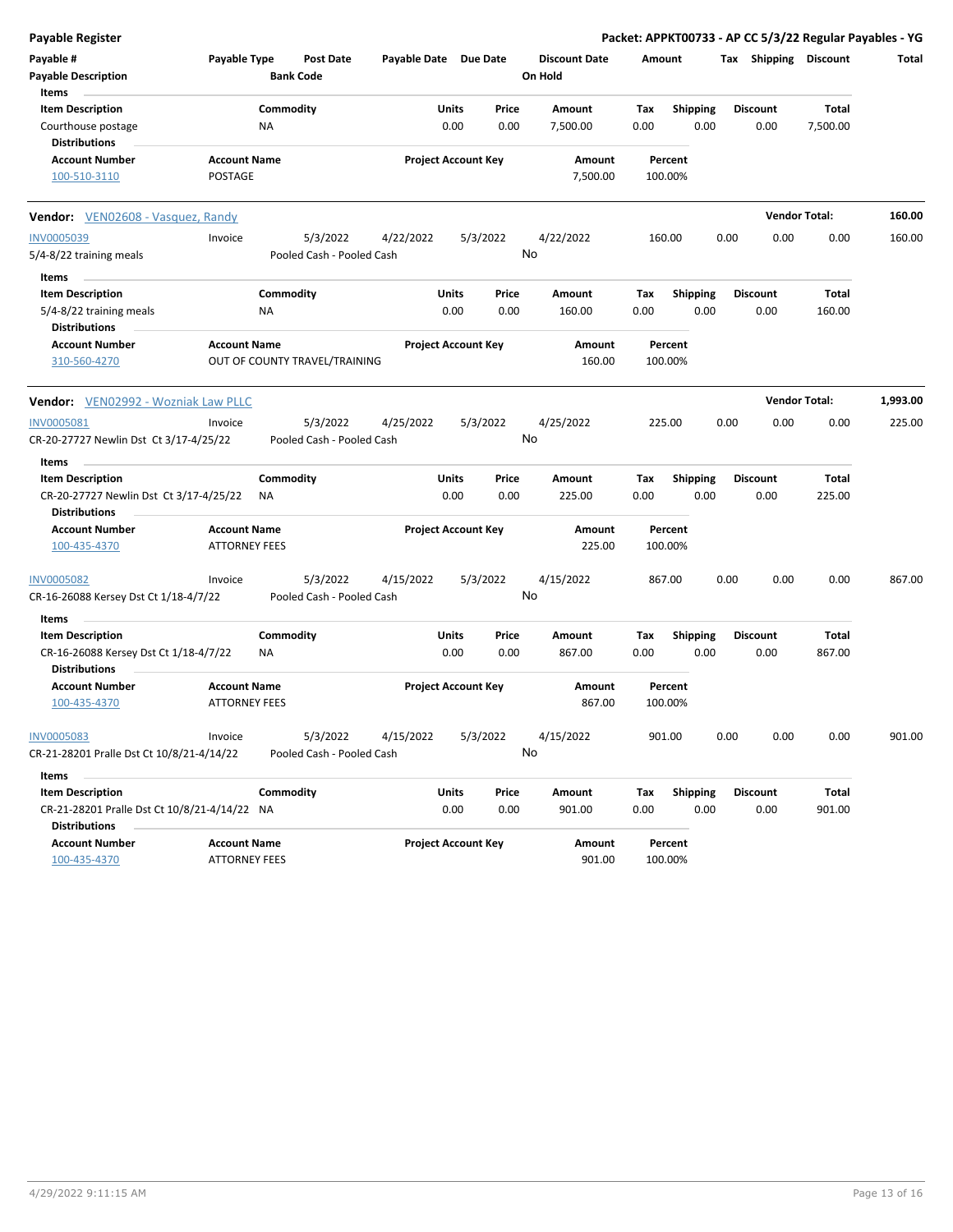## Payable Summary

| Type    | Count               | Gross     | Tax  | Shipping | <b>Discount</b> | <b>Total</b> | <b>Manual Payment</b> | <b>Balance</b> |
|---------|---------------------|-----------|------|----------|-----------------|--------------|-----------------------|----------------|
| Invoice |                     | 48.694.81 | 0.00 | 0.OC     | 0.00            | 48.694.81    | 0.00                  | 48.694.81      |
|         | <b>Grand Total:</b> | 48.694.81 | 0.00 | 0.00     | 0.00            | 48.694.81    | 0.00                  | 48,694.81      |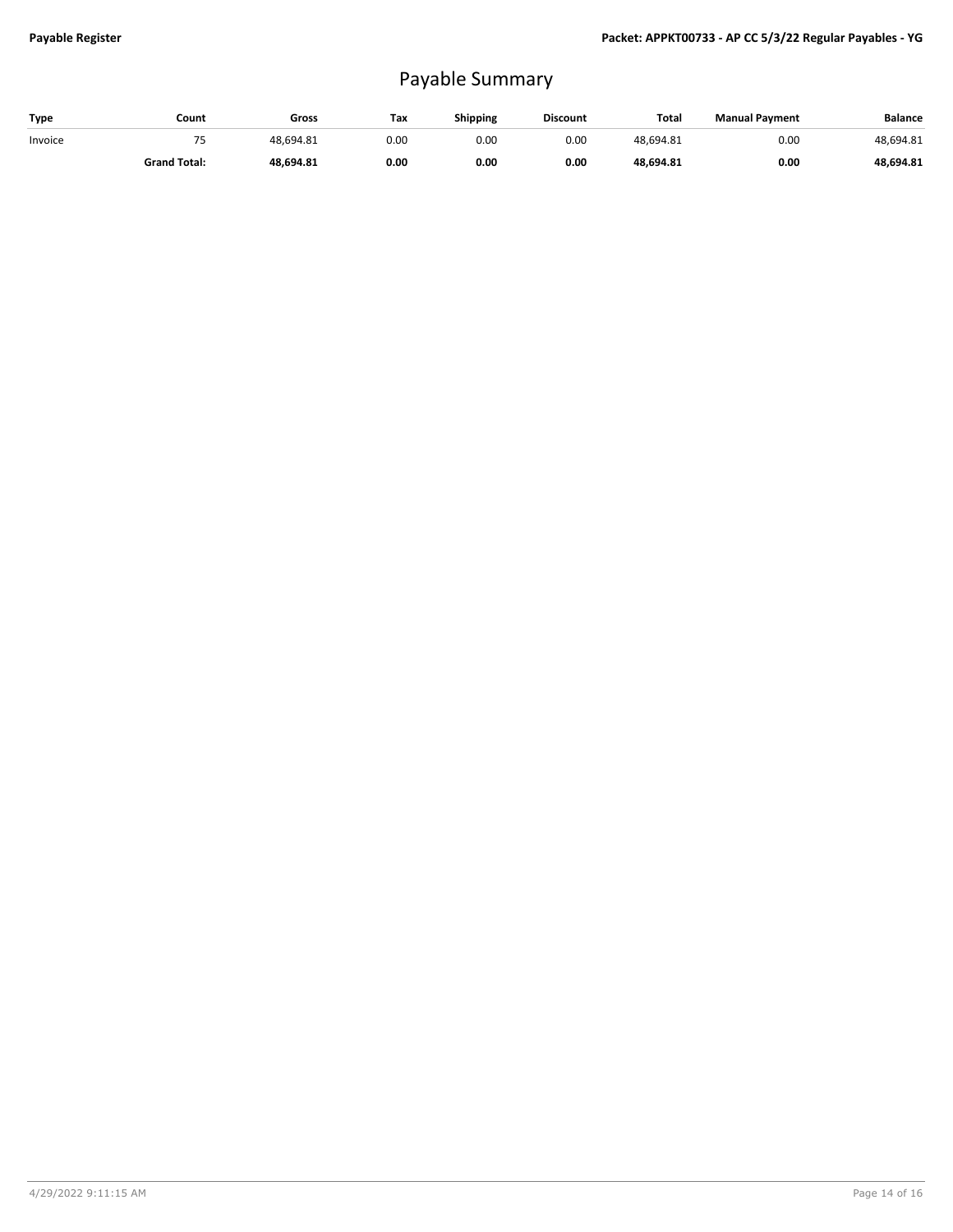## **Account Summary**

| Account             | Name                            |        | <b>Amount</b>      |
|---------------------|---------------------------------|--------|--------------------|
| 100-409-4890        | <b>COURT COSTS/ARREST FEES</b>  |        | 201.30             |
| 100-410-4240        | <b>INDIGENT ATTORNEY FEES</b>   |        | 7,325.00           |
| 100-435-4320        | ATTORNEY FEES JUVENILE          |        | 220.00             |
| 100-435-4360        | <b>ATTORNEY FEES- CPS CASES</b> |        | 550.00             |
| 100-435-4370        | <b>ATTORNEY FEES</b>            |        | 5,520.49           |
| <u>100-435-4390</u> | <b>INVESTIGATOR EXPENSE</b>     |        | 440.65             |
| 100-456-4270        | OUT OF COUNTY TRAVEL/TRAINING   |        | 377.86             |
| 100-510-3110        | POSTAGE                         |        | 7,500.00           |
| 100-510-3150        | <b>COPIER RENTAL</b>            |        | 114.68             |
| 100-511-4410        | UTILITIES GAS                   |        | 78.10              |
| 100-515-4400        | UTILITIES ELECTRICITY           |        | 211.19             |
| 100-515-4420        | UTILITIES WATER                 |        | 41.50              |
| 100-515-4501        | PEST CONTROL                    |        | 65.00              |
| 100-518-4400        | UTILITIES ELECTRICITY           |        | 357.66             |
| 100-590-3300        | AUTO EXPENSE GAS & OIL          |        | 50.00              |
| <u>100-590-4530</u> | <b>COMPUTER SOFTWARE</b>        |        | 300.00             |
| 100-591-4530        | <b>COMPUTER SOFTWARE</b>        |        | 100.00             |
| 100-640-4410        | UTILITIES GAS                   |        | 159.66             |
| 100-665-4290        | IN/OUT CO.TRAVEL/TRAINING-4-H   |        | 526.70             |
|                     |                                 | Total: | 24,139.79          |
|                     |                                 |        |                    |
| Account             | <b>Name</b>                     |        | Amount             |
| 121-402-3120        | <b>IMAGING SYSTEM</b>           |        | 4,288.00           |
|                     |                                 | Total: | 4,288.00           |
|                     |                                 |        |                    |
|                     |                                 |        |                    |
| Account             | Name                            |        | Amount             |
| 200-449-3500        | <b>RECORDS DISPOSAL</b>         |        | 195.66             |
|                     |                                 | Total: | 195.66             |
|                     |                                 |        |                    |
| Account             | Name                            |        | Amount             |
| 210-621-4420        | UTILITY WATER                   |        | 22.11              |
| <u>210-621-4580</u> | <b>R&amp;M MACHINERY PARTS</b>  |        | 143.10             |
| 210-621-4590        | R&M MACH. TIRES & TUBES         |        | 100.00             |
| 210-621-5710        | PURCHASE OF MACH./EQUIP         |        | 16,000.00          |
|                     |                                 | Total: | 16,265.21          |
|                     |                                 |        |                    |
| <b>Account</b>      | Name                            |        | <u>Amount</u>      |
| 220-622-4270        | OUT OF COUNTY TRAVEL/TRAINING   |        | 8.66               |
| 220-622-4420        | UTILITY WATER                   |        | 98.57              |
| 220-622-4500        | <b>R&amp;M BUILDING</b>         |        | 900.00             |
| 220-622-4580        | <b>R&amp;M MACHINERY PARTS</b>  |        | 380.40             |
|                     |                                 | Total: | 1,387.63           |
|                     |                                 |        |                    |
| Account             | Name                            |        | <b>Amount</b>      |
| 240-624-3440        |                                 |        |                    |
|                     |                                 |        |                    |
|                     | R&B MAT. ASPHALT/RD OIL         |        | 1,658.42           |
| 240-624-4410        | UTILITY GAS                     |        | 83.45              |
| 240-624-4590        | R&M MACH. TIRES & TUBES         | Total: | 180.00<br>1,921.87 |